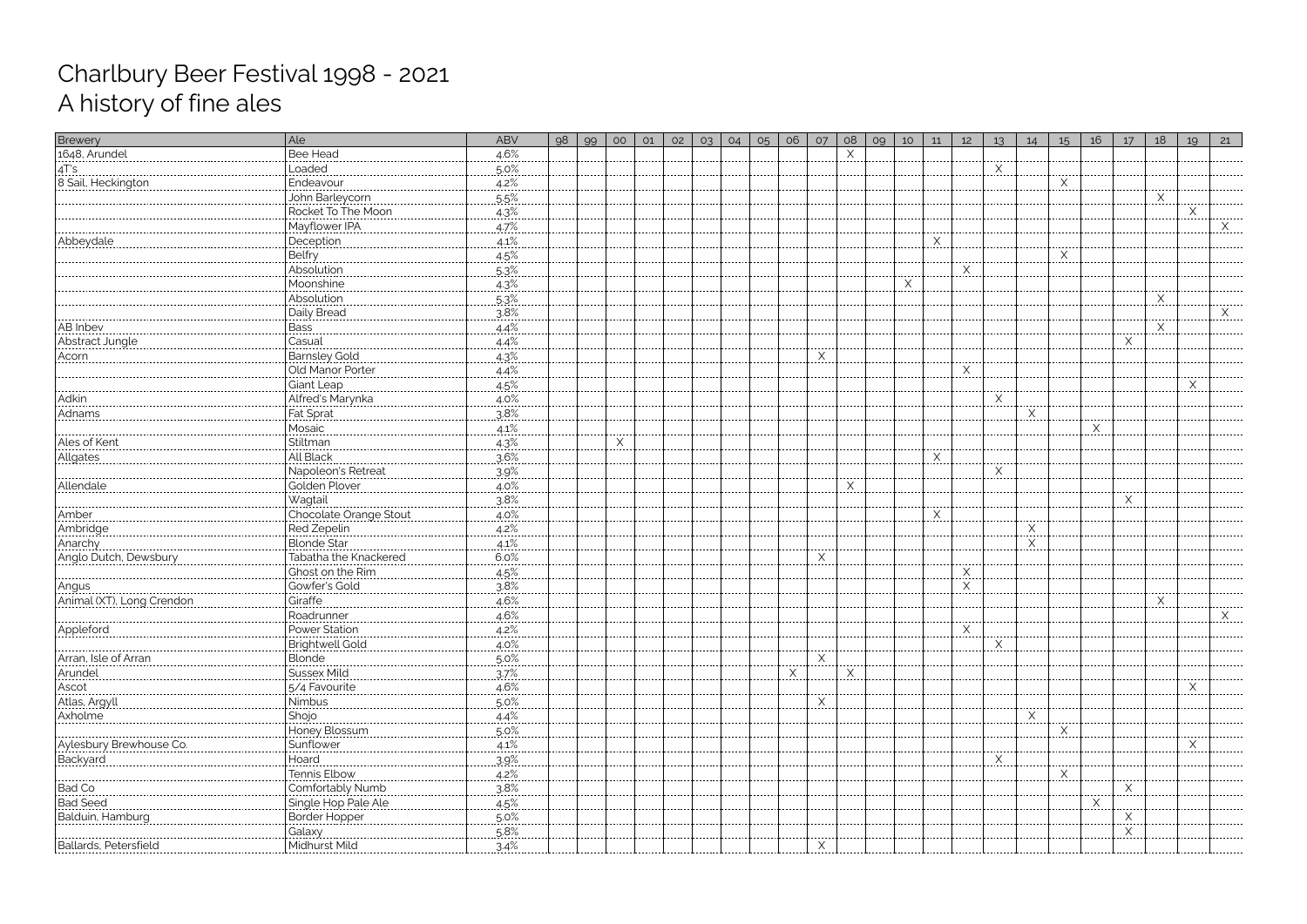| Brewery                                                                | Ale                          | <b>ABV</b>            | 98 | 99 | O <sub>O</sub> | 01 | 02     | 03 | 04 | 05 | 06         | O7          | 08 | 09 | 10       | 11          | 12 | 13 | 14 | 15       | 16           | 17 | 18 | 19       | 21 |
|------------------------------------------------------------------------|------------------------------|-----------------------|----|----|----------------|----|--------|----|----|----|------------|-------------|----|----|----------|-------------|----|----|----|----------|--------------|----|----|----------|----|
|                                                                        | Wassail                      | 6.0%                  |    |    |                |    |        |    |    |    |            |             |    |    |          |             |    |    |    |          |              |    |    |          |    |
| Banks and Taylors                                                      | Dragonslayer                 | $4.5\%$               |    |    |                |    | X<br>. |    |    |    |            |             |    |    |          |             |    |    |    |          |              |    |    |          |    |
|                                                                        | Fat Bat                      | $4.4\%$               |    |    |                |    |        |    |    |    |            |             |    |    |          |             |    |    | X  |          |              |    |    |          |    |
|                                                                        | <b>Fruit Bat</b>             | $3.8\%$               |    |    |                |    |        |    |    |    |            |             |    |    |          |             |    |    |    |          | X<br>------  |    |    |          |    |
| Bank Top, Bolton                                                       | Brydge Bitter                | $.3.8\%$              |    |    |                |    |        |    |    |    | <u>.X.</u> |             |    |    |          |             |    |    |    |          |              |    |    |          |    |
|                                                                        | Pavilion Pale                | 4.5%                  |    |    |                |    |        |    |    |    |            |             |    |    |          |             |    |    |    |          |              |    |    |          |    |
| Barngates, Ambleside                                                   | Cracker Ale                  | $3.9\%$               |    |    |                |    |        |    |    |    |            | $X$ .       |    |    |          |             |    |    |    |          |              |    |    |          |    |
| Batemans, Lincs                                                        | Middle Wicket                | 4.4%                  |    |    |                |    |        |    |    |    |            |             | X  |    |          |             |    |    |    |          |              |    |    |          |    |
|                                                                        | XB.                          | .37%                  |    |    |                |    |        |    |    |    |            |             |    |    |          | Χ           |    |    |    |          |              |    |    | $\times$ |    |
|                                                                        | . <b>.</b> .<br>XXXB         | 4.5%                  |    |    |                |    |        |    |    |    |            |             |    |    |          |             |    |    |    |          | Χ            |    |    |          |    |
| Bath<br>                                                               | .<br>S. P. A.                | 3.7%                  |    |    |                |    |        |    |    |    |            |             |    |    |          |             |    |    |    |          |              |    |    |          |    |
|                                                                        | Gem                          | 4.1%                  |    |    |                |    |        |    |    |    |            |             |    |    |          |             |    |    |    | X        |              |    |    |          |    |
|                                                                        | Luna                         | $4.1\%$               |    |    |                |    |        |    |    |    |            |             |    |    |          |             |    |    |    |          |              |    | X  |          |    |
|                                                                        | Wild Hare                    | $5.0\%$               |    |    |                |    |        |    |    |    |            |             |    |    |          |             |    |    |    |          |              |    |    |          |    |
| Battledown                                                             | Four King's Ale              | $7.2\%$               |    |    |                |    |        |    |    |    |            |             | .  |    |          |             |    | X  |    |          |              |    |    |          |    |
| Bays, Devon                                                            | Devon Dumpling               | $5.1\%$               |    |    |                |    |        |    |    |    |            |             |    |    |          |             |    |    |    |          |              |    |    |          |    |
| Bazens, Salford                                                        | Pacific Bitter               | 3.8%                  |    |    |                |    |        |    |    |    |            | X           |    |    |          |             |    |    |    |          |              |    |    |          |    |
| Beartown, Congleton                                                    |                              | $4.0\%$               |    |    |                |    |        |    |    |    |            | $\mathsf X$ |    |    |          |             |    |    |    |          |              |    |    |          |    |
|                                                                        | Ginger Bear<br>Bruins Ruin   | 5.0%                  |    |    |                |    |        |    |    |    |            | $\cdots$    |    |    |          |             |    |    |    | $\times$ |              |    |    |          |    |
|                                                                        | Kodiak Gold                  | $4.0\%$               |    |    |                |    |        |    |    |    |            |             |    |    |          |             | X  |    |    |          |              |    |    |          |    |
| -----------------<br>Beermats                                          | <u>Format </u>               | 39%                   |    |    |                |    |        |    |    |    |            |             |    |    |          |             |    |    |    |          |              |    |    |          |    |
| Belhaven, Lothian                                                      | 80 shillings ale             | 4.2%                  |    |    |                |    |        |    |    |    |            | X           |    |    |          |             |    |    |    |          |              |    |    |          |    |
| Bellinger's                                                            |                              | $.5.0\%$              |    |    |                |    |        |    |    |    |            |             |    |    |          |             |    | X  |    |          |              |    |    |          |    |
|                                                                        | Creat Expectations           | $4.3\%$               |    |    |                |    |        |    |    |    |            |             |    |    | $\times$ |             |    |    |    |          |              |    |    |          |    |
| Belvoir, Melton Mowbray<br>Belvoir, Melton Mowbray<br>Berrow, Somerset | Best Bitter/4Bs              | 3.9%                  |    |    |                |    |        |    |    |    |            |             |    |    |          |             |    |    |    |          |              |    |    |          |    |
| Big Lamp, Newburn, Newcastle                                           | Summerhill Stout             | 4.4%                  |    |    |                |    |        |    |    |    | $\times$   |             |    |    |          | X           |    |    |    |          |              |    |    |          |    |
|                                                                        |                              |                       |    |    |                |    |        |    |    |    |            |             |    |    |          |             |    |    |    | X        |              |    |    |          |    |
| Birds                                                                  | Macchiato Stout              | $5.0\%$               |    |    |                |    |        |    |    |    |            |             |    |    |          |             |    |    |    | ------   |              |    |    |          |    |
| Birrificio del Ducato, Parma                                           | Amnesia                      | 4.4%                  |    |    |                |    |        |    |    |    |            |             |    |    |          |             |    |    |    |          |              |    |    |          |    |
|                                                                        | Ale for Obsessed             | $5.4\%$               |    |    |                |    |        |    |    |    |            |             |    |    |          |             |    |    |    |          | X<br>X       |    |    |          |    |
|                                                                        | New Morning<br>Violent Femme | 5.8%<br>4.2%          |    |    |                |    |        |    |    |    |            |             |    |    |          |             |    |    |    |          | X            |    |    |          |    |
|                                                                        |                              | ------------          |    |    |                |    |        |    |    |    |            |             |    |    |          |             |    |    |    |          | ------       |    |    |          |    |
|                                                                        | Victoria                     | 3.5%                  |    |    |                |    |        |    |    |    |            |             |    |    |          |             |    |    |    |          | X            |    |    |          |    |
| Birrificio Lambrate, Milan                                             | Montessella                  | $5.0\%$               |    |    |                |    |        |    |    |    |            |             |    |    |          |             |    |    |    |          | X<br>------- |    |    |          |    |
|                                                                        | Ortiga                       | <u>.5.0%.</u>         |    |    |                |    |        |    |    |    |            |             |    |    |          |             |    |    |    |          | X.           |    |    |          |    |
| Black Dog, Whitby                                                      | Rhatas                       | 4.6%<br>. <b>. .</b>  |    |    |                |    |        |    |    |    | X          |             |    |    |          |             |    |    |    |          |              |    |    |          |    |
| Black Hole, Burton-upon-Trent                                          | Apollo<br>. . <b>.</b>       | $3.6\%$               |    |    |                |    |        |    |    |    |            |             |    |    |          | <u>. X.</u> |    |    |    |          | X            |    |    |          |    |
|                                                                        | No Escape                    | $5.2\%$               |    |    |                |    |        |    |    |    |            |             |    |    |          |             |    |    |    |          |              |    |    |          |    |
|                                                                        | Cosmic                       | $4.2\%$               |    |    |                |    |        |    |    |    |            |             |    |    |          |             |    |    |    | X        |              |    |    |          |    |
|                                                                        | <b>Black Hole</b>            | .36%                  |    |    |                |    |        |    |    |    |            |             |    |    |          |             |    |    |    |          |              |    |    |          |    |
|                                                                        | SuperNova                    | $4.8\%$               |    |    |                |    |        |    |    |    |            |             |    |    |          |             |    |    |    |          |              | .  |    |          |    |
|                                                                        | Milky Way                    | 6.0%                  |    |    |                |    |        |    |    |    |            |             |    |    |          |             |    |    |    |          |              |    |    |          |    |
| Black Iris                                                             | Better the Devil you know    | $5.5\%$               |    |    |                |    |        |    |    |    |            |             |    |    |          |             |    |    |    |          | <u>.X.</u>   |    |    |          |    |
| Black Paw                                                              | <b>Bishop's Best</b><br>.    | 3.8%                  |    |    |                |    |        |    |    |    |            |             |    |    |          |             |    | X  |    |          |              |    |    |          |    |
| Black Sheep                                                            | Best                         | 3.8%                  |    | X  |                |    |        |    |    |    |            |             |    |    |          |             |    |    |    |          |              |    |    |          |    |
|                                                                        | Monty Pyphon's Holy Grail    | $4.0\%$               |    |    |                |    |        |    |    |    |            |             |    |    |          |             |    |    |    |          | X            |    |    |          |    |
|                                                                        | Twilighter                   | 3.9%                  |    |    |                |    |        |    |    |    |            |             |    |    |          |             |    |    |    |          |              |    |    | X        |    |
| <b>Blindmans, Frome, Somerset</b>                                      | <b>Buff</b>                  | $3.6\%$               |    |    |                |    |        |    |    |    | X<br>.     |             |    |    |          |             |    |    |    |          |              |    |    |          |    |
| Blue Bear, Worcester                                                   | Hunnydripper                 | $4.5\%$               |    |    |                |    |        |    |    |    |            |             |    |    |          |             |    |    |    |          |              |    |    |          |    |
|                                                                        |                              | $\frac{4.3\%}{4.3\%}$ |    |    |                |    |        |    |    |    |            |             |    |    |          |             |    |    |    |          |              |    |    |          |    |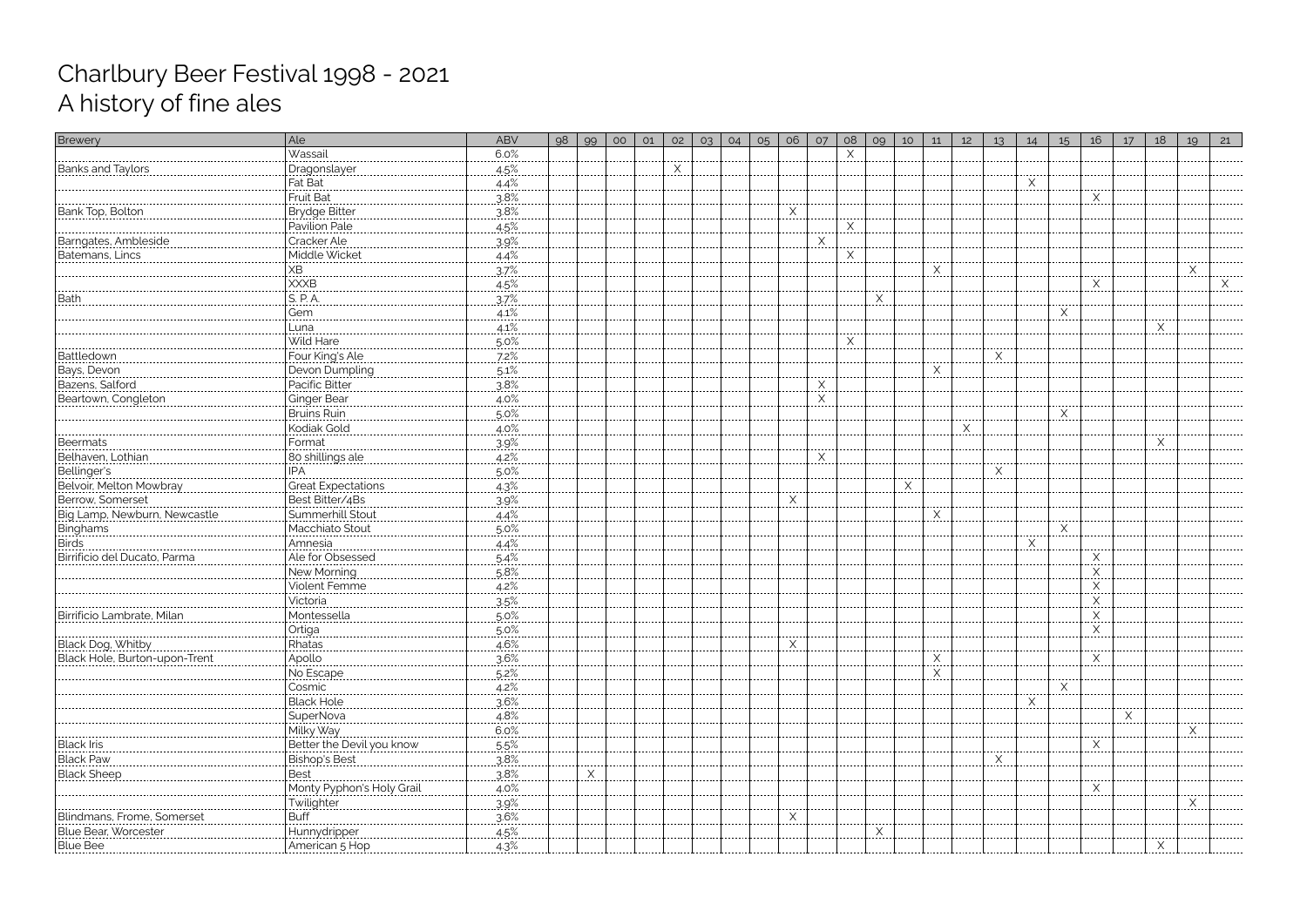| Brewery                                                          | Ale                                                               | <b>ABV</b> | 98 | 99 | 00       | 01 | 02                   | 03 | 04       | 05 | 06       | O7 | 08         | 09         | 10       | 11 | 12           | 13           | 14 | 15           | 16                      | 17 | 18 | 19                 | 21       |
|------------------------------------------------------------------|-------------------------------------------------------------------|------------|----|----|----------|----|----------------------|----|----------|----|----------|----|------------|------------|----------|----|--------------|--------------|----|--------------|-------------------------|----|----|--------------------|----------|
| <b>Blue Monkey</b>                                               | <b>BG Sips</b>                                                    | 4.0%       |    |    |          |    |                      |    |          |    |          |    |            |            |          |    |              |              |    |              |                         |    |    |                    | $\times$ |
|                                                                  | Ape Ale                                                           | 5.4%       |    |    |          |    |                      |    |          |    |          |    |            |            |          |    |              |              |    | Χ            |                         |    |    |                    |          |
|                                                                  | 99 Red Baboons                                                    | $4.2\%$    |    |    |          |    |                      |    |          |    |          |    |            |            |          |    |              |              |    |              |                         | X  |    |                    |          |
|                                                                  | Golden Ale                                                        | 4.3%       |    |    |          |    |                      |    |          |    |          |    |            | X<br>.     |          |    |              |              |    |              |                         |    |    |                    |          |
|                                                                  | <u> Infinity +1</u>                                               | $5.6\%$    |    |    |          |    |                      |    |          |    |          |    |            |            |          |    |              |              |    |              |                         |    |    |                    |          |
| Bodicote, Oxfordshire                                            | <b>Bitter</b>                                                     | $3.3\%$    | Χ  |    |          |    |                      |    |          |    |          |    |            |            |          |    |              |              |    |              |                         |    |    |                    |          |
|                                                                  | life Sentence                                                     | $.5.2\%$   |    |    |          |    |                      |    |          |    |          |    |            |            |          |    |              |              |    |              |                         |    |    |                    |          |
| Boss<br> -------------                                           | <b>Brave</b><br>.                                                 | $.5.5\%$   |    |    |          |    |                      |    |          |    |          |    |            |            |          |    |              |              |    | X<br>-----   |                         |    |    |                    |          |
| Bosuns<br> -------------                                         | Back of the Net                                                   | 4.0%       |    |    |          |    |                      |    |          |    |          |    |            |            |          |    |              |              |    |              |                         |    | X  |                    |          |
|                                                                  |                                                                   | $4.6\%$    |    |    |          |    |                      |    |          |    |          |    | X<br>----- |            |          |    |              |              |    |              |                         |    |    |                    |          |
| Bowman, Droxford, Hants                                          | Eldorado                                                          | 3.5%       |    |    |          |    |                      |    |          |    |          |    |            |            |          |    |              |              |    |              |                         |    |    |                    |          |
| Box Steam, Wiltshire<br>Bradfield, Sheffield                     | <b>Funnel Blower</b>                                              | $4.5\%$    |    |    |          |    |                      |    |          |    |          |    |            |            | X        |    |              |              |    |              |                         |    |    |                    |          |
|                                                                  | <b>Brown Cow</b>                                                  | 4.3%       |    |    |          |    |                      |    |          |    |          |    |            | X          |          |    |              |              |    |              |                         |    |    |                    |          |
|                                                                  | Farmer's Blonde                                                   | $4.0\%$    |    |    |          |    |                      |    |          |    |          |    |            |            |          |    | <u>. X .</u> |              |    |              |                         |    |    |                    |          |
| Bradford<br>-----------------                                    | Razorback                                                         | 3.7%       |    |    |          |    |                      |    |          |    |          |    |            |            |          |    |              |              |    | X            |                         |    |    |                    |          |
| Brains, Cardiff                                                  | British Summer Ale                                                | 4.1%       |    |    |          |    |                      |    |          |    |          |    |            |            |          |    |              |              |    |              |                         |    |    |                    |          |
|                                                                  | 16 hours of sunlight                                              | 4.3%       |    |    |          |    |                      |    |          |    |          |    |            |            |          |    |              |              |    |              |                         |    |    |                    |          |
|                                                                  | Reverend James                                                    | .4.5%      |    |    |          |    |                      |    |          | X  |          |    |            |            |          |    |              |              |    |              |                         |    |    |                    |          |
|                                                                  | Rev James Rye                                                     | $4.3\%$    |    |    |          |    |                      |    |          |    |          |    |            |            |          |    |              |              |    |              | $\mathsf{X}_\mathsf{r}$ |    |    |                    |          |
|                                                                  | SА                                                                | 4.2%       |    |    |          |    |                      |    |          |    |          |    |            |            |          |    |              |              |    |              |                         |    |    | Χ                  |          |
| Brakspear, Witney                                                | Bitter<br>-----------------                                       | 34%        |    |    |          |    |                      |    | $\times$ |    |          |    |            |            |          |    |              |              |    |              |                         |    |    |                    |          |
|                                                                  | Special                                                           | 4.3%       | Χ  |    |          |    |                      |    |          |    |          |    |            |            |          |    |              |              |    |              |                         |    |    |                    |          |
|                                                                  | Oxford Gold                                                       | $4.0\%$    |    |    |          |    |                      |    |          |    |          |    |            |            |          |    |              | Χ<br>------- |    |              |                         |    |    |                    |          |
| Brampton, Chesterfield                                           | Golden Bud                                                        | 3.8%       |    |    |          |    |                      |    |          |    |          |    |            |            | $\times$ |    |              |              |    |              |                         |    |    |                    |          |
|                                                                  | <b>Wasp Nest</b>                                                  | $5.0\%$    |    |    |          |    |                      |    |          |    |          |    |            |            |          |    | X<br>-----   |              |    |              |                         |    |    |                    |          |
|                                                                  | Jerusalem                                                         | $4.6\%$    |    |    |          |    |                      |    |          |    |          |    |            |            |          |    |              |              | Χ  |              |                         |    |    |                    |          |
| <b>Brandy Cask, Pershore</b>                                     | Whistling Joe                                                     | 3.6%       |    |    |          |    |                      |    |          |    |          |    |            |            |          |    |              |              |    |              |                         |    |    |                    |          |
| Branscombe Vale, Devon                                           | Summa That                                                        | $5.0\%$    |    |    | $\times$ |    |                      |    |          |    |          |    |            |            |          |    |              |              |    |              |                         |    |    |                    |          |
| Breconshire, Powys                                               | Ramblers Ruin                                                     | 5.0%       |    |    |          |    |                      |    |          |    | $\times$ |    |            |            |          |    |              |              |    |              |                         |    |    |                    |          |
| Brentwood, Essex                                                 | Heavenly Body                                                     | $4.3\%$    |    |    |          |    |                      |    |          |    |          |    |            | X<br>----- |          |    |              |              |    |              |                         |    |    |                    |          |
| Brewsters, Grantham                                              | Hopadoodledoo                                                     | 4.3%       |    |    |          |    |                      |    |          |    |          |    |            |            | $\times$ |    |              |              |    |              |                         | Χ  |    |                    |          |
|                                                                  | <u>Marquis</u>                                                    | 3.8%       |    |    |          |    |                      |    |          |    |          |    |            |            |          |    | Χ            |              |    |              |                         |    |    |                    |          |
|                                                                  | Aromantica                                                        | 4.2%       |    |    |          |    |                      |    |          |    |          |    |            |            |          |    |              |              | Χ  |              |                         |    |    |                    |          |
|                                                                  | Roll in the Hay<br> ----------------------------<br> Pennine Gold | 4.0%       |    |    |          |    |                      |    |          |    |          |    |            |            |          |    |              |              |    |              | X.<br>                  |    |    | $\lambda$<br>----- |          |
| Bridestones, Hebden Bridae. W<br>. Yorks                         |                                                                   | 4.3%       |    |    |          |    |                      |    |          |    |          |    |            |            |          |    |              |              |    |              |                         |    |    |                    |          |
| Bridgehouse                                                      | Aired Ale                                                         | $4.1\%$    |    |    |          |    |                      |    |          |    |          |    |            |            |          |    |              |              |    |              |                         |    | X  |                    |          |
| Bridge of Allan, Stirlingshire                                   | Bannockburn Ale                                                   | 4.2%       |    |    |          |    |                      |    |          |    | X        |    |            |            |          |    |              |              |    |              |                         |    |    |                    |          |
|                                                                  | Thirty Three                                                      | 3.3%       |    |    |          |    |                      |    |          |    |          |    |            |            |          |    |              |              |    |              |                         |    |    |                    |          |
| Brighton Bier<br>Bristol Beer Factory<br>Broughton, Peeblesshire | Sunrise                                                           | $4.4\%$    |    |    |          |    |                      |    |          |    |          |    |            |            |          |    |              | X<br>------  |    |              |                         |    |    |                    |          |
|                                                                  | Reiver IPA                                                        | .3.7%      |    |    |          |    |                      |    |          |    |          |    |            |            |          |    |              |              |    |              |                         |    |    |                    |          |
| Brown Cow, N. Yorks                                              | Simpson's No. 4                                                   | $4.4\%$    |    |    |          |    | $\times$<br>$\cdots$ |    |          |    |          |    |            |            |          |    |              |              |    |              |                         |    |    |                    |          |
| Bruha Brewing, Eye, Suffolk                                      | Session Pale                                                      | 3.9%       |    |    |          |    |                      |    |          |    |          |    |            |            |          |    |              |              |    |              |                         |    |    |                    | X        |
| Brunswick                                                        | Triple Hop                                                        | $4.0\%$    |    |    |          |    |                      |    |          |    |          |    |            |            |          |    |              |              |    | <sup>×</sup> |                         |    |    |                    |          |
|                                                                  | <b>Black Sabbath</b>                                              | 6.0%       |    |    |          |    |                      |    |          |    |          |    |            |            |          |    |              |              |    |              |                         |    | X  |                    |          |
| Bryson's, Lancashire<br> ------------------------------          | Lancashire Bitter                                                 | .38%       |    |    |          |    |                      |    |          |    |          |    | X<br>.     |            |          |    |              |              |    |              |                         |    |    |                    |          |
|                                                                  | Wammellers Wheat                                                  | 4.0%       |    |    |          |    |                      |    |          |    | $\times$ |    |            |            |          |    |              |              |    |              |                         |    |    |                    |          |
| Buffy's, Norwich                                                 | Mucky Duck                                                        | 4.5%       |    |    |          |    |                      |    |          |    |          |    | Χ          |            |          |    |              |              |    |              |                         |    |    |                    |          |
|                                                                  | Polly's Folly                                                     | $4.3\%$    |    |    |          |    |                      |    |          |    |          |    |            |            |          |    |              |              |    |              |                         |    |    |                    |          |
| <b>Bunces (Stonehenge - see below)</b>                           | Pigswill                                                          | 4.0%       |    |    |          |    |                      |    |          |    |          |    |            |            |          |    |              |              |    |              |                         |    |    |                    |          |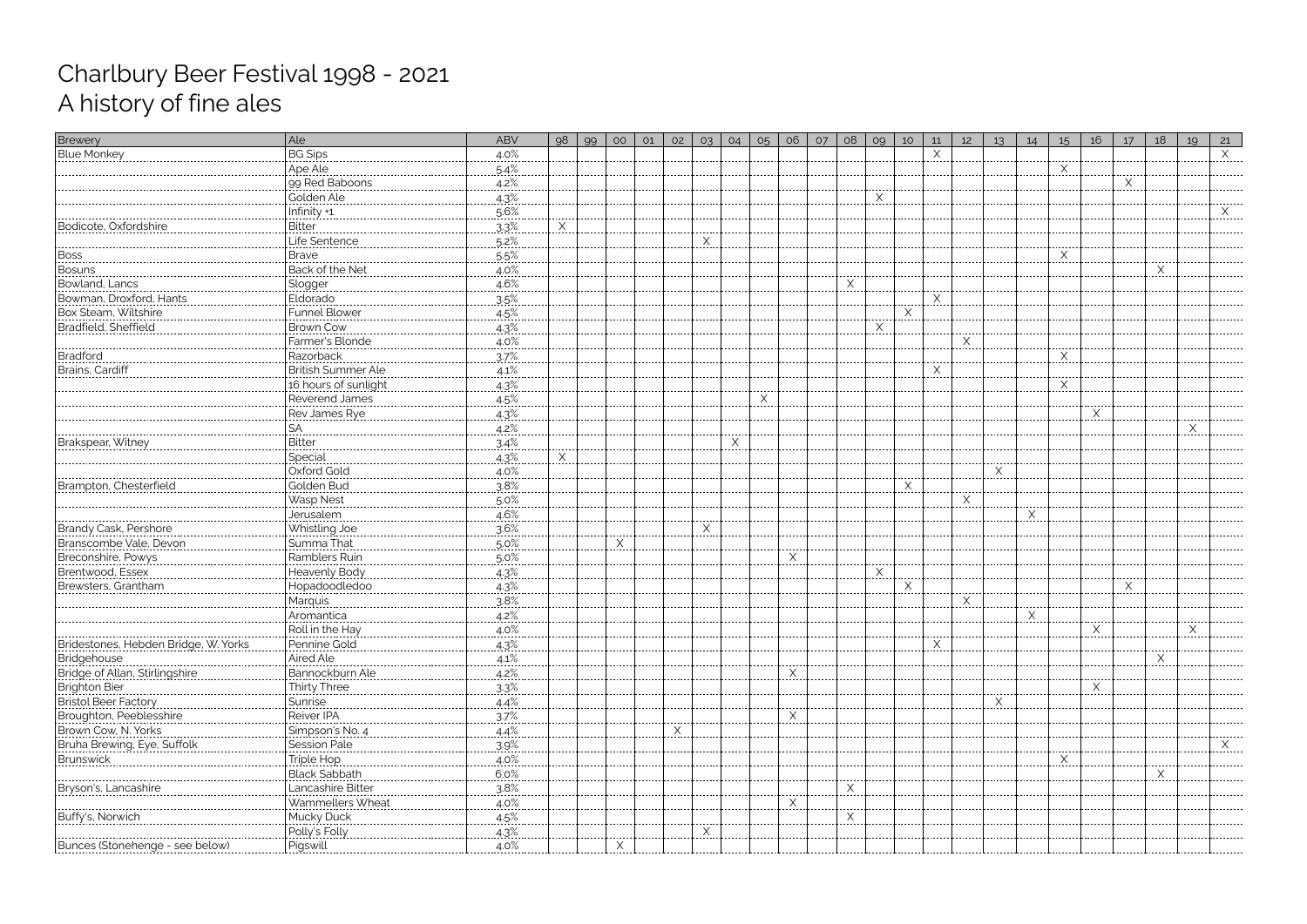| Brewery                                                         | Ale                                                               | <b>ABV</b>       | 98 | 99 | O <sub>O</sub> | 01 | 02     | O <sub>3</sub> | 04                             | O <sub>5</sub> | 06 | 07 | 08       | 09         | 10            | 11 | 12           | 13 | 14            | 15 | 16 | 17 | 18       | 19 | 21 |
|-----------------------------------------------------------------|-------------------------------------------------------------------|------------------|----|----|----------------|----|--------|----------------|--------------------------------|----------------|----|----|----------|------------|---------------|----|--------------|----|---------------|----|----|----|----------|----|----|
| Burton Bridge, Burton                                           | Bulldog                                                           | $4.5\%$          |    |    |                |    |        | X              |                                |                |    |    |          |            |               |    |              |    |               |    |    |    |          |    |    |
|                                                                 | Damson Port                                                       | $4.5\%$          |    |    |                |    |        |                |                                |                |    |    |          |            |               |    |              |    |               |    |    |    |          | X  |    |
| Bushy's Douglas Isle of Man                                     | Manx Export Ale                                                   | $3.8\%$          |    |    |                |    |        |                |                                |                |    |    |          | X<br>----- |               |    |              |    |               |    |    |    |          |    |    |
| Butcombe, Bristol                                               | Butcombe Bitter                                                   | $4.0\%$          |    |    |                |    |        |                |                                |                |    |    | X<br>.   |            |               |    |              |    |               |    |    |    |          |    |    |
| Cains, Liverpool                                                |                                                                   | 3.5%             |    |    |                |    |        |                |                                |                |    | Χ  |          |            |               |    |              |    |               |    |    |    |          |    |    |
| Cairngorm, Aviemore                                             | Nessie Monster Mash                                               | $4.4\%$          |    |    |                |    |        |                |                                |                |    |    |          | X          |               |    |              |    |               |    |    |    |          |    |    |
|                                                                 | Trade Winds                                                       | 4.3%             |    |    |                |    |        |                |                                |                |    |    |          |            | X             |    |              |    |               |    |    |    |          |    |    |
|                                                                 | Wildcat                                                           | $5.1\%$          |    |    |                |    |        |                | $\mathsf{X}_{\cdot\cdot\cdot}$ |                |    |    |          |            |               |    |              |    |               |    |    |    |          |    |    |
| Caledonian, Edinburgh                                           | Murray's Summer                                                   | 4.3%             |    |    |                | Χ  |        |                |                                |                |    |    |          |            |               |    |              |    |               |    |    |    |          |    |    |
|                                                                 | Deuchars IPA                                                      | $3.8\%$          |    |    |                |    |        |                |                                |                |    |    |          |            |               |    |              |    |               | X  |    |    |          |    |    |
| .<br>Camerons                                                   | Redeemer                                                          | $4.0\%$          |    |    |                |    |        |                |                                |                |    |    |          |            |               |    |              |    | X             |    |    |    |          |    |    |
|                                                                 | Castle Eden                                                       | $4.2\%$          |    |    |                |    |        |                |                                |                |    |    |          |            |               |    |              |    |               |    |    |    | X        |    |    |
| Cannon Royall, Droitwich                                        | Arrowhead                                                         | $.39\%$          |    |    |                |    |        |                |                                |                |    |    |          |            | X             |    |              |    |               |    |    |    |          |    |    |
|                                                                 | Mild                                                              | 3.8%             |    |    |                |    |        |                |                                |                |    |    |          |            | .<br>$\times$ |    |              |    |               |    |    |    |          |    |    |
|                                                                 | Ten Gun Salute                                                    | $4.4\%$          |    |    |                |    |        | X              |                                |                |    |    |          |            |               |    |              |    |               |    |    |    |          |    |    |
| Castle Rock, Nottingham                                         | Harvest Pale                                                      | 3.8%             |    |    |                |    |        | -----          | $\times$                       |                |    |    |          |            |               | Χ  |              |    |               |    |    |    |          |    |    |
|                                                                 | Preservation                                                      | $4.4\%$          |    |    |                |    |        |                |                                |                |    |    |          |            |               |    | Χ            |    |               |    |    |    |          |    |    |
|                                                                 | Runnymede 800                                                     | 4.2%             |    |    |                |    |        |                |                                |                |    |    |          |            |               |    |              |    |               | X  |    |    |          |    |    |
|                                                                 | Sparrowhawk Cloudy Wheat                                          | $.5.0\%$         |    |    |                |    |        |                |                                |                |    |    | $\times$ |            |               |    |              |    |               |    |    |    |          |    |    |
|                                                                 | Screech Owl                                                       | .5.5%            |    |    |                |    |        |                |                                |                |    |    |          |            |               |    |              |    | X             |    |    |    |          |    |    |
|                                                                 | Tabby                                                             | 4.1%             |    |    |                |    |        |                |                                |                |    |    |          |            |               |    |              |    | .<br>$\times$ |    |    |    |          |    |    |
| Cat's                                                           | One Swallow                                                       | 3.6%             |    |    |                |    |        |                |                                |                |    |    |          |            |               |    |              |    |               |    | X  |    |          |    |    |
| Caythorpe<br>Celt Experience, Caerphilly<br>Ceredigion (Bragdy) | Bronze                                                            | 4.5%             |    |    |                |    |        |                |                                |                |    |    |          | X          |               |    |              |    |               |    |    |    |          |    |    |
|                                                                 | Hullaballoo                                                       |                  |    |    |                |    |        |                | X                              |                |    |    |          |            |               |    |              |    |               |    |    |    |          |    |    |
| Chadlington Brewery                                             |                                                                   | $4.0\%$<br>3.8%  |    |    |                |    |        |                |                                |                |    |    |          |            |               |    |              |    |               |    |    |    |          |    |    |
|                                                                 | Pale Ale                                                          |                  |    |    |                |    |        |                |                                |                |    |    |          |            |               |    |              |    |               |    |    |    | $\times$ |    |    |
| Charles Wells<br>Charnwood                                      | Bombadier<br>American Pale Ale                                    | $4.1\%$<br>4.8%  |    |    |                |    |        |                |                                |                |    |    |          |            |               |    |              |    |               | X  |    |    |          |    |    |
|                                                                 | Vixen                                                             |                  |    |    |                |    |        |                |                                |                |    |    |          |            |               |    |              |    |               |    |    |    | X        |    |    |
|                                                                 |                                                                   | $4.0\%$          |    |    |                |    |        |                |                                |                |    |    |          |            |               |    |              |    |               |    |    |    | .        |    |    |
| Cheriton, Hants                                                 | Gorge Best                                                        | $4.0\%$<br>4.6%  |    |    |                |    | X      |                |                                |                |    |    |          |            |               |    |              |    |               |    |    |    |          |    |    |
|                                                                 | Diggers Gold<br>Pots Ale                                          |                  |    |    |                |    |        |                |                                |                |    |    |          |            |               |    |              |    |               |    |    |    |          |    |    |
|                                                                 |                                                                   | 3.8%             |    |    |                |    |        |                |                                |                |    |    |          |            |               |    |              |    |               |    |    |    |          |    |    |
| Cherwell, Brackley                                              | Cropredy Bridge                                                   | 4.2%<br>-------- |    |    |                |    |        |                |                                |                |    |    | Χ        |            |               |    |              |    |               |    |    |    |          |    |    |
|                                                                 | Kineton Fight                                                     | 3.6%             |    |    |                |    |        |                |                                |                |    |    |          | $X_{}$     |               |    |              |    |               |    |    |    |          |    |    |
| Chiltern, Aylesbury                                             | Beechwood                                                         | $4.3\%$          | X  |    |                |    |        |                |                                |                |    |    |          |            |               |    |              |    |               |    |    |    |          |    |    |
| l Church End. Nuneator                                          | Pooh Beer                                                         | 4.3%             |    |    |                |    |        |                |                                | $\times$       |    |    |          |            |               |    |              |    |               |    |    |    |          |    |    |
|                                                                 | Vicar's Ruin                                                      | 4.4%             |    |    |                | X  |        |                |                                |                |    |    |          |            |               |    |              |    |               |    |    |    |          |    |    |
| Churchanbrewer\                                                 | Mat Black IPA                                                     | $5.5\%$          |    |    |                |    |        |                |                                |                |    |    |          |            |               |    |              |    |               |    |    | X  |          |    |    |
|                                                                 | Red Beeter                                                        | 5.0%             |    |    |                |    |        |                |                                |                |    |    |          |            |               |    |              |    |               |    |    | X  |          |    |    |
| City of Cambridgshire                                           | Atom Splitter                                                     | 4.7%             |    |    |                |    | X<br>. |                |                                |                |    |    |          |            |               |    |              |    |               |    |    |    |          |    |    |
| Clarks, West Yorkshire                                          |                                                                   | 3.9%             |    |    |                |    |        |                |                                |                |    | X  |          |            |               |    |              |    |               |    |    |    |          |    |    |
|                                                                 | Westgate Gold                                                     | $4.2\%$          |    |    |                |    |        |                |                                |                |    |    |          |            |               |    | <u>. X .</u> |    |               |    |    |    |          |    |    |
|                                                                 | Sunflower Surprise                                                | 3.8%             |    |    |                |    |        |                |                                |                |    |    |          | X          |               |    |              |    |               |    |    |    |          |    |    |
| Coach House, Warringtoi                                         | Coachman's Best                                                   | 37%              |    |    |                |    | Χ      |                |                                |                |    |    |          |            |               |    |              |    |               |    |    |    |          |    |    |
|                                                                 | ----------------------------<br> Gun Powder Mild<br> Golden Sands | $3.8%$<br>4.8%   |    |    | X              |    |        |                |                                |                |    |    |          |            |               |    |              |    |               |    |    |    |          |    |    |
| Coastal, Redruth Cornwall                                       |                                                                   |                  |    |    |                |    |        |                |                                |                |    |    |          | X          |               |    |              |    |               |    |    |    |          |    |    |
| Compass                                                         | <b>Kings Shipment</b>                                             | 6.0%             |    |    |                |    |        |                |                                |                |    |    |          |            |               |    | . X.         |    |               |    |    |    |          |    |    |
|                                                                 | Isis Pale                                                         | 4.1%             |    |    |                |    |        |                |                                |                |    |    |          |            |               |    |              |    |               |    |    |    |          |    |    |
| Concertina, S. Yorks                                            | One Eyed Jack                                                     | $4.0\%$          |    |    |                |    | X      |                |                                |                |    |    |          |            |               |    |              |    |               |    |    |    |          |    |    |
| Concrete Cow, Milton Keynes                                     | Fenny Popper                                                      | $4.0\%$          |    |    |                |    |        |                |                                |                |    |    |          |            | <u>.X.</u>    |    |              |    |               |    |    |    |          |    |    |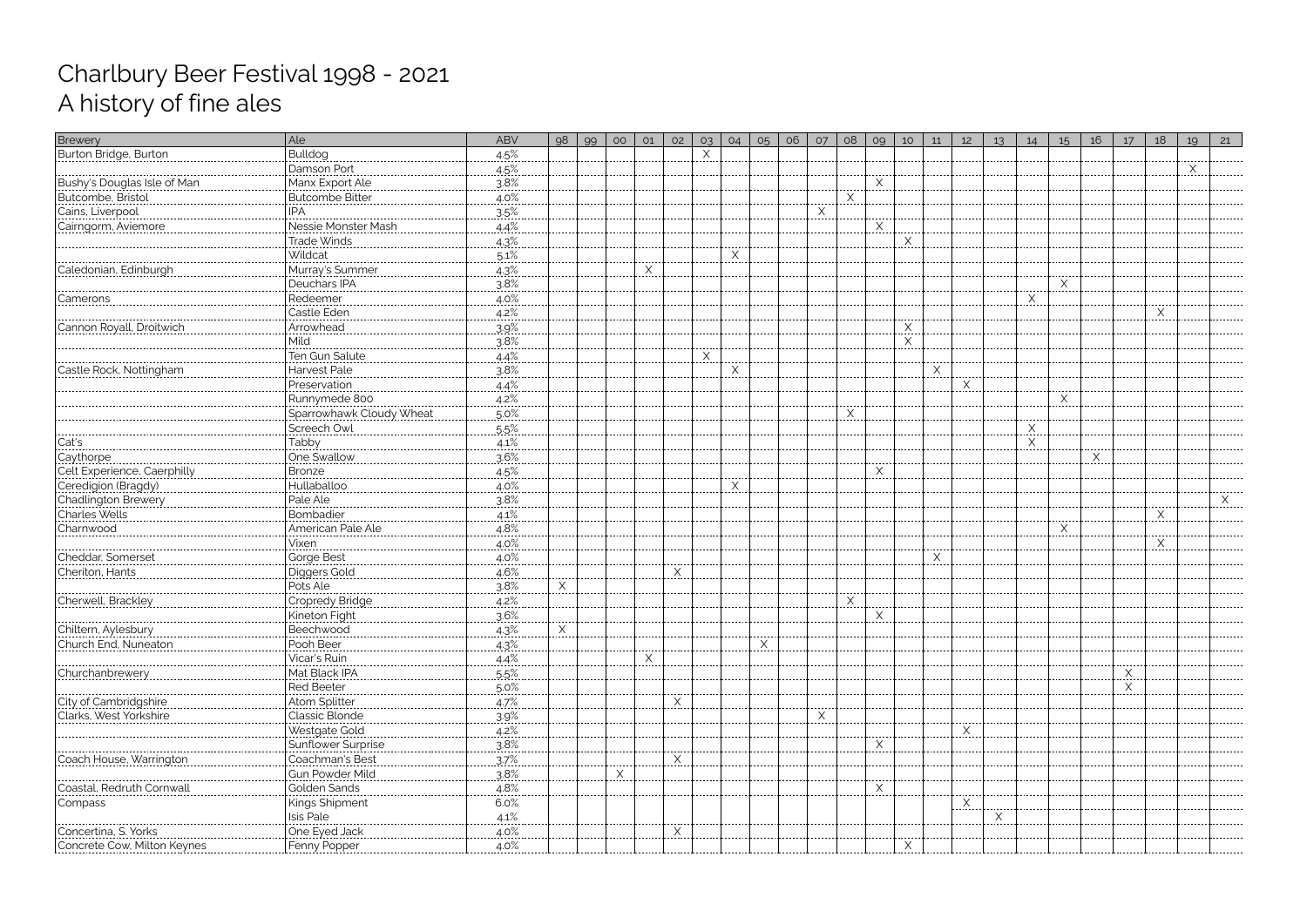| Brewery                                                                | Ale                                                                         | <b>ABV</b> | 98 | 99       | O <sub>O</sub> | 01       | 02        | 03 | 04 | 05                 | 06       | 07          | 08            | 09 | 10       | 11 | 12         | 13 | 14                        | 15 | 16       | 17 | 18          | 19 | 21 |
|------------------------------------------------------------------------|-----------------------------------------------------------------------------|------------|----|----------|----------------|----------|-----------|----|----|--------------------|----------|-------------|---------------|----|----------|----|------------|----|---------------------------|----|----------|----|-------------|----|----|
| Conwy, Wales                                                           | Castle Bitter                                                               | 3.8%       |    |          |                |          |           |    |    |                    |          | Χ           |               |    |          |    |            |    |                           |    |          |    |             |    |    |
|                                                                        | Glogwyn Gold                                                                | 3.6%       |    |          |                |          |           |    |    |                    |          |             |               |    |          |    |            |    |                           |    |          |    |             |    |    |
| Copper Dragon, Skipton                                                 | Scotts 1816                                                                 | $4.1\%$    |    |          |                |          |           |    |    |                    | <u>.</u> |             |               |    |          |    |            |    |                           |    |          |    |             |    |    |
| Cornish Crown                                                          | Porter<br>                                                                  | $5.2\%$    |    |          |                |          |           |    |    |                    |          |             |               |    |          |    |            |    |                           |    | <u>.</u> |    |             |    |    |
| Corvedale, Shropshire                                                  | Dark & Delicious                                                            | $4.6\%$    |    |          |                |          |           |    |    |                    |          | Χ           |               |    |          |    |            |    |                           |    |          |    |             |    |    |
| Cotleigh, Somerset                                                     | Anniversary Ale                                                             | $4.0\%$    |    |          |                |          |           |    | X  |                    |          |             |               |    |          |    |            |    |                           |    |          |    |             |    |    |
|                                                                        | Old Buzzard<br>  Old Buzzard<br>  Cotswold                                  | 4.8%       |    |          |                | $\times$ |           |    |    |                    |          |             |               |    |          |    |            |    |                           |    |          |    |             |    |    |
|                                                                        |                                                                             | $4.0\%$    |    |          |                |          |           |    |    |                    |          |             |               |    |          |    |            |    | $\mathsf{X}_{\mathsf{u}}$ |    |          |    |             |    |    |
| Cotswold Brewing Company<br>Cotswold Brewing Company<br>Cottage, Devon | Somerset & Dorset                                                           | $.4.4\%$   |    |          |                |          |           |    |    |                    |          |             | $\times$<br>. |    |          |    |            |    |                           |    |          |    |             |    |    |
| Country Life, North Devon                                              | Golden Pig                                                                  | $4.1\%$    |    |          |                |          |           |    |    |                    |          |             | $\times$      |    |          |    |            |    |                           |    |          |    |             |    |    |
|                                                                        | Pot Wallop                                                                  | 4.4%       |    |          |                |          |           |    |    |                    |          |             |               |    |          |    |            |    |                           |    |          |    |             |    |    |
| Cropton, N. Yorks                                                      | Two Pints<br>  Two Pints<br>  Honey Gold Bitter<br>  The Theory Cold Ditter | $4.0\%$    |    |          |                |          | Χ<br>---- |    |    |                    |          |             |               |    |          |    |            |    |                           |    |          |    |             |    |    |
|                                                                        |                                                                             | $4.2\%$    |    |          |                |          |           |    |    |                    |          |             |               |    |          |    | Χ          |    |                           |    |          |    |             |    |    |
| Crouch Vale, Chelmsford<br>Crown Buckley, Sheffield                    | Millennium Gold                                                             | $4.0\%$    |    |          |                |          | X         |    |    |                    |          |             |               |    |          |    |            |    |                           |    |          |    |             |    |    |
|                                                                        | Original Rev. James                                                         | $4.5\%$    |    |          | Χ<br>$\cdots$  |          |           |    |    |                    |          |             |               |    |          |    |            |    |                           |    |          |    |             |    |    |
| Cumbrian Legenday Ales                                                 | Loweswater Gold                                                             | 4.3%       |    |          |                |          |           |    |    |                    |          |             |               |    |          |    | X          |    |                           |    |          |    |             |    |    |
| Daleside, North Yorkshire                                              | Special<br>                                                                 | $4.1\%$    |    |          |                |          |           |    |    |                    |          | <u>. X.</u> |               |    |          |    | -----      |    |                           |    |          |    |             |    |    |
|                                                                        | Bitter                                                                      | 3.7%       |    |          |                |          |           |    |    |                    |          |             |               |    |          |    | $\times$   |    |                           |    |          |    |             |    |    |
|                                                                        | Old Legover                                                                 | 4.1%       |    |          |                |          |           |    |    |                    |          |             |               |    |          |    |            |    |                           |    |          |    | $\times$    |    |    |
| Dancing Duck                                                           | Ducks Courage                                                               | 5.0%       |    |          |                |          |           |    |    |                    |          |             |               |    |          |    |            |    | X                         |    |          |    |             |    |    |
|                                                                        | Ay Up                                                                       | 3.9%       |    |          |                |          |           |    |    |                    |          |             |               |    |          |    |            |    |                           |    |          |    |             |    |    |
| Dark Star, Haywards Heath                                              | American Pale Ale                                                           | 4.7%       |    |          |                |          |           |    |    |                    |          |             |               |    | X        |    |            |    |                           |    |          |    |             |    |    |
|                                                                        | Festival                                                                    | $5.0\%$    |    |          |                |          |           |    |    |                    |          |             |               |    |          |    | X          |    |                           | X  |          |    |             |    |    |
|                                                                        | Hophead                                                                     | 3.8%       |    |          |                |          |           |    |    | $\times$<br>------ |          |             |               |    |          |    |            |    |                           |    |          |    |             |    |    |
|                                                                        | Art of Darkness                                                             | 35%        |    |          |                |          |           |    |    |                    |          |             |               |    |          |    |            |    | $X$ .                     |    |          |    |             |    |    |
|                                                                        | Revelations                                                                 | $5.7\%$    |    |          |                |          |           |    |    |                    |          |             |               |    |          |    |            |    |                           |    | Χ        |    |             |    |    |
|                                                                        | Solar Eclipse                                                               | 4.5%       |    |          |                |          |           |    |    |                    |          |             |               |    |          |    |            |    |                           |    |          |    |             |    |    |
| Darktribe, North Lincolnshire                                          |                                                                             | $3.8\%$    |    |          |                |          |           |    |    |                    | ----     |             |               |    | $X$ .    |    |            |    |                           |    |          |    |             |    |    |
| Darwin, Sunderland                                                     | Full Ahead<br>  Full Ahead<br>  Java Jolt Coffee Stout                      | $5.5\%$    |    |          |                |          |           |    |    |                    | X        |             |               |    |          |    |            |    |                           |    |          |    |             |    |    |
| Dent, Cumbria                                                          | Aviator                                                                     | 4.0%       |    |          |                |          |           | Χ  |    |                    |          |             |               |    |          |    |            |    |                           |    |          |    |             |    |    |
|                                                                        | Kamikaze                                                                    | 5.0%       |    |          |                |          | Χ         |    |    |                    |          |             |               |    |          |    |            |    |                           |    |          |    |             |    |    |
|                                                                        | Ramsbottom                                                                  | 4.5%       |    | $\times$ |                |          |           |    |    |                    |          |             |               |    |          |    |            |    |                           |    |          |    |             |    |    |
| Derby                                                                  | Old Intentional                                                             | 5.0%       |    |          |                |          |           |    |    |                    |          |             |               |    |          |    | <u>. X</u> |    |                           |    |          |    |             |    |    |
|                                                                        | 'Triple Hop                                                                 | $4.1\%$    |    |          |                |          |           |    |    |                    |          |             |               |    |          |    |            |    |                           |    |          |    |             |    |    |
| Derventio, Derby                                                       | Cappello's Lions                                                            | 4.0%       |    |          |                |          |           |    |    |                    |          |             |               |    | $\times$ |    |            |    |                           |    |          |    |             |    |    |
|                                                                        | Emperor's Whim                                                              | 4.2%       |    |          |                |          |           |    |    |                    |          |             |               |    |          |    |            |    |                           |    |          |    |             |    |    |
|                                                                        | Eagle Porter                                                                | $3.5\%$    |    |          |                |          |           |    |    |                    |          |             |               |    |          |    |            |    |                           |    |          |    |             |    |    |
|                                                                        | Summer Solstice                                                             | $4.0\%$    |    |          |                |          |           |    |    |                    |          |             |               |    |          |    |            |    |                           |    |          |    |             |    |    |
| Derwent                                                                | Parson's Pledge                                                             | $4.0\%$    |    |          |                |          |           |    |    |                    |          |             |               |    |          |    |            |    |                           |    |          |    |             |    |    |
| Docks Beers, Grimsby                                                   | Hard Graft                                                                  | $4.0\%$    |    |          |                |          |           |    |    |                    |          |             |               |    |          |    |            |    |                           |    |          |    |             |    |    |
|                                                                        | <b>SBA</b><br>                                                              | $4.4\%$    | X  |          |                |          |           |    |    |                    |          |             |               |    |          |    |            |    |                           |    |          | X  |             |    |    |
| Dorset, Weymouth                                                       | Weymouth Harbour Master                                                     | 3.6%       |    |          |                |          |           |    |    |                    |          |             |               |    |          |    |            |    |                           |    |          |    |             |    |    |
| Downton, Salisbury                                                     | Chimera Wheat                                                               | 4.7%       |    |          |                |          |           |    | Χ  |                    |          |             |               |    |          |    |            |    |                           |    |          |    |             |    |    |
|                                                                        | Golden Goal                                                                 | 4.5%       |    |          |                |          |           |    |    |                    |          |             |               |    | X        |    |            |    |                           |    |          |    |             |    |    |
|                                                                        | Honey Blonde                                                                | $4.3\%$    |    |          |                |          |           |    |    |                    |          |             |               |    |          |    |            |    |                           |    |          |    |             |    |    |
|                                                                        | Rio de Jabeero                                                              | $4.4\%$    |    |          |                |          |           |    |    |                    |          |             |               |    |          |    |            |    | X                         |    |          |    |             |    |    |
| Dunscar Brigde                                                         | Gold                                                                        | 37%        |    |          |                |          |           |    |    |                    |          |             |               |    |          |    |            |    |                           |    |          |    |             |    |    |
| Durham, Co. Durhan                                                     | White Velvet                                                                | $4.2\%$    |    |          |                |          |           |    |    |                    |          |             |               |    |          |    |            |    |                           |    |          |    |             |    |    |
|                                                                        | White Amarillo                                                              | 4.1%       |    |          |                |          |           |    |    |                    |          |             |               |    |          |    |            |    |                           |    |          |    | ∧<br>------ |    |    |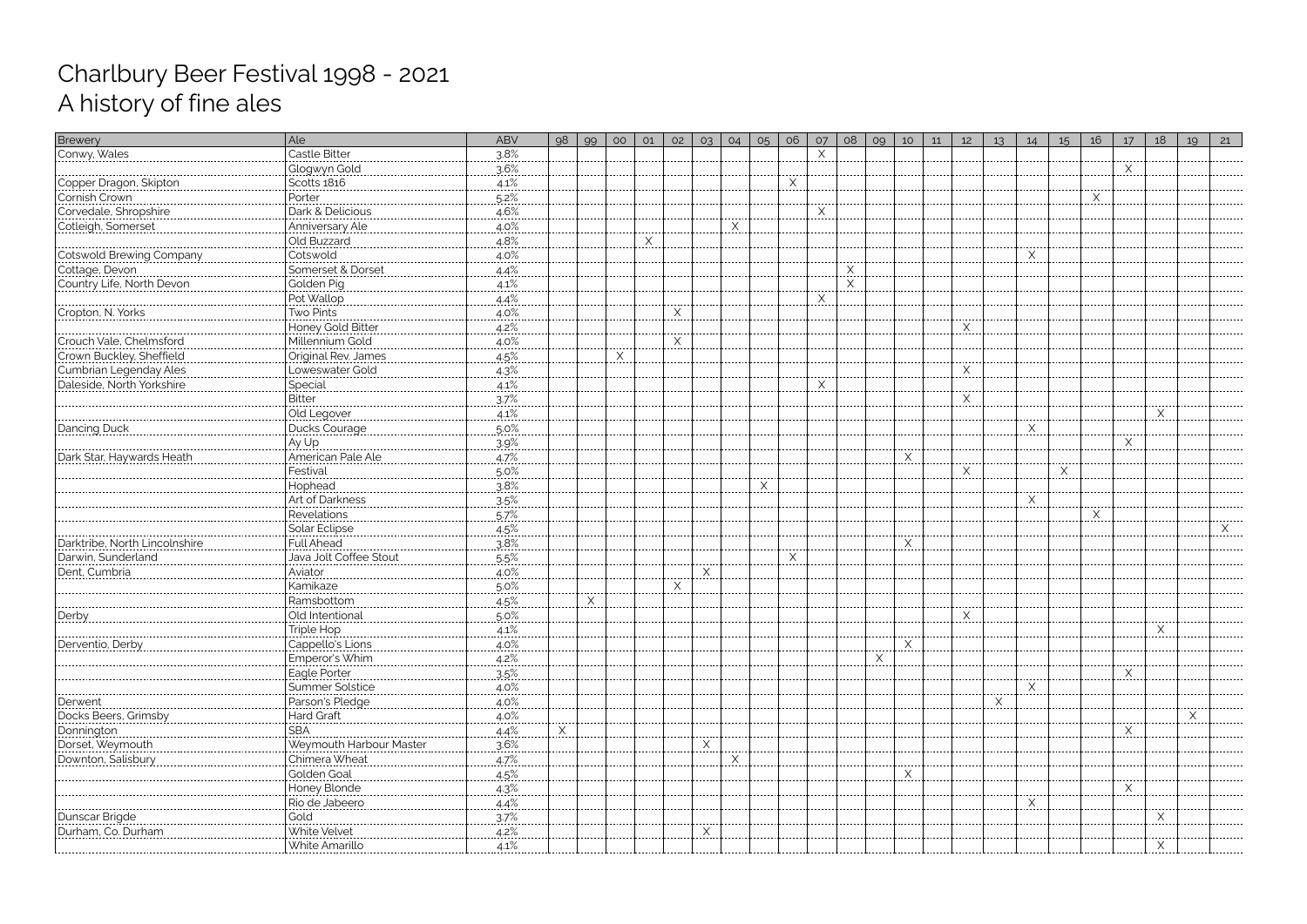| Dyffryn Clwyd<br>East London Brewing Company<br>Eccleshall, Staffs<br>Electric Bear<br>Electric Bear<br>$4.8\%$<br>X<br>Four Thumbs<br>Pale Ale<br>4.0%<br>Slater's Top Totty<br>$4.0\%$<br>$\times$<br>------<br>$4.0\%$<br><b>Red Bear</b><br><u>.X.</u><br>4.6%<br>Elgood's, Cambridgeshire<br><b>Golden Newt</b><br>Χ<br>3.8%<br>Cambridge<br>Saturday Night Beaver<br>$\frac{4.5\%}{3.6\%}$<br>$\times$<br>-----<br>Black Dog Mild<br>$\times$<br>3.8%<br>$\times$<br>Elland, West Yorkshire<br>, Bargee<br>.<br>Yorkshireman<br>4.1%<br>.<br>Nettlethrasher<br>4.4% |  |
|---------------------------------------------------------------------------------------------------------------------------------------------------------------------------------------------------------------------------------------------------------------------------------------------------------------------------------------------------------------------------------------------------------------------------------------------------------------------------------------------------------------------------------------------------------------------------|--|
|                                                                                                                                                                                                                                                                                                                                                                                                                                                                                                                                                                           |  |
|                                                                                                                                                                                                                                                                                                                                                                                                                                                                                                                                                                           |  |
|                                                                                                                                                                                                                                                                                                                                                                                                                                                                                                                                                                           |  |
|                                                                                                                                                                                                                                                                                                                                                                                                                                                                                                                                                                           |  |
|                                                                                                                                                                                                                                                                                                                                                                                                                                                                                                                                                                           |  |
|                                                                                                                                                                                                                                                                                                                                                                                                                                                                                                                                                                           |  |
|                                                                                                                                                                                                                                                                                                                                                                                                                                                                                                                                                                           |  |
|                                                                                                                                                                                                                                                                                                                                                                                                                                                                                                                                                                           |  |
|                                                                                                                                                                                                                                                                                                                                                                                                                                                                                                                                                                           |  |
|                                                                                                                                                                                                                                                                                                                                                                                                                                                                                                                                                                           |  |
|                                                                                                                                                                                                                                                                                                                                                                                                                                                                                                                                                                           |  |
| 6.5%<br>Χ<br>.                                                                                                                                                                                                                                                                                                                                                                                                                                                                                                                                                            |  |
| Beyond The Pale<br>$4.2\%$                                                                                                                                                                                                                                                                                                                                                                                                                                                                                                                                                |  |
| Crusader IPA<br>$5.0\%$<br>X<br>Empire<br>.                                                                                                                                                                                                                                                                                                                                                                                                                                                                                                                               |  |
| London Pale<br>Enefeld<br>5.0%                                                                                                                                                                                                                                                                                                                                                                                                                                                                                                                                            |  |
| Enville, Stourbridge<br>.4.6%<br>$\checkmark$<br>Ginger<br>X<br>$\cdots$                                                                                                                                                                                                                                                                                                                                                                                                                                                                                                  |  |
| Everards, Leicestershire<br>Sunchaser<br>4.0%<br>X                                                                                                                                                                                                                                                                                                                                                                                                                                                                                                                        |  |
| Three Tigers<br>$4.0\%$<br><u>.X.</u>                                                                                                                                                                                                                                                                                                                                                                                                                                                                                                                                     |  |
| Evesham, Worcestershire<br>Asum Ale<br>$\times$<br>3.8%                                                                                                                                                                                                                                                                                                                                                                                                                                                                                                                   |  |
| Exe Valley, Exeter<br>Devon Summer<br>3.9%<br>Χ                                                                                                                                                                                                                                                                                                                                                                                                                                                                                                                           |  |
| ------<br>4.2%<br><b>Exeter</b><br><u>Ferryman</u>                                                                                                                                                                                                                                                                                                                                                                                                                                                                                                                        |  |
| $.5.0\%$<br>Exit 33<br>Stout                                                                                                                                                                                                                                                                                                                                                                                                                                                                                                                                              |  |
| Exmoor Stag<br>Exmoor, Somerset<br>5.2%<br>X                                                                                                                                                                                                                                                                                                                                                                                                                                                                                                                              |  |
| $4.5\%$<br>X<br>Χ<br>X                                                                                                                                                                                                                                                                                                                                                                                                                                                                                                                                                    |  |
| .<br>.<br>.<br>4.2%<br>Felinfoel, Llanelli<br>Double Dragon<br>X                                                                                                                                                                                                                                                                                                                                                                                                                                                                                                          |  |
| Fenland, Cambridgeshire<br>4.2%<br>Osier Cutter<br>$\mathsf{X}$                                                                                                                                                                                                                                                                                                                                                                                                                                                                                                           |  |
| Ale to the Tsar<br>4.1%<br>Fernandes, Wakefield<br>X                                                                                                                                                                                                                                                                                                                                                                                                                                                                                                                      |  |
| $4.5\%$<br>Porter<br>X                                                                                                                                                                                                                                                                                                                                                                                                                                                                                                                                                    |  |
| <br> Ferry Ales<br> Firebrand<br> --<br><br>Witham Shield APA<br>4.5%<br>X                                                                                                                                                                                                                                                                                                                                                                                                                                                                                                |  |
| Juniper Pale Ale<br>4.2%<br>Χ                                                                                                                                                                                                                                                                                                                                                                                                                                                                                                                                             |  |
| 3.6%<br>Mainwaring Mild<br>Firehouse<br><br>X                                                                                                                                                                                                                                                                                                                                                                                                                                                                                                                             |  |
| <b>Fixed Wheel</b><br>Single Speed Ollcana<br>$4.5%$ .<br>X<br>.                                                                                                                                                                                                                                                                                                                                                                                                                                                                                                          |  |
| Flipside<br>Clippings IPA<br>6.5%<br><u>.X.</u>                                                                                                                                                                                                                                                                                                                                                                                                                                                                                                                           |  |
| Imperial Russian Rouble<br>$7.2\%$<br>X                                                                                                                                                                                                                                                                                                                                                                                                                                                                                                                                   |  |
| Celestial Steam<br>5.0%<br>X<br>Freeminer, Gloucestershire                                                                                                                                                                                                                                                                                                                                                                                                                                                                                                                |  |
| Frog Island, Northampton<br>Croak & Stagger<br>5.6%                                                                                                                                                                                                                                                                                                                                                                                                                                                                                                                       |  |
| 4.8%<br>Natterjack                                                                                                                                                                                                                                                                                                                                                                                                                                                                                                                                                        |  |
| Hazy Summer Daze<br>4.2%<br>Fuggle Bunny                                                                                                                                                                                                                                                                                                                                                                                                                                                                                                                                  |  |
| Russian Rarebit<br>$5.0\%$<br>⋏<br>.<br>$- - - - -$                                                                                                                                                                                                                                                                                                                                                                                                                                                                                                                       |  |
| Dive Bomber<br>4.6%<br>Funfair                                                                                                                                                                                                                                                                                                                                                                                                                                                                                                                                            |  |
| Cunning Stunt<br>$4.3\%$<br><u>. X</u><br>Fuzzy Duck                                                                                                                                                                                                                                                                                                                                                                                                                                                                                                                      |  |
| Fyfe, Kircaldy<br>Rope of Sand<br>3.7%<br>Χ                                                                                                                                                                                                                                                                                                                                                                                                                                                                                                                               |  |
| 4.8%<br>Fyne, Argyll<br>X                                                                                                                                                                                                                                                                                                                                                                                                                                                                                                                                                 |  |
| 3.8%<br>Jarl<br>X                                                                                                                                                                                                                                                                                                                                                                                                                                                                                                                                                         |  |
| Gadds' Dogbolter<br>Gadds, Ramsgate Kent<br>$5.6\%$<br>$X$ .                                                                                                                                                                                                                                                                                                                                                                                                                                                                                                              |  |
| Gene Pool<br>.3.9%<br>Paleo                                                                                                                                                                                                                                                                                                                                                                                                                                                                                                                                               |  |
| Roman Black Ale<br>4.8%<br>George Wright, St. Helens<br>$\times$                                                                                                                                                                                                                                                                                                                                                                                                                                                                                                          |  |
| <b>Blonde Moment</b><br>4.0%<br>X                                                                                                                                                                                                                                                                                                                                                                                                                                                                                                                                         |  |
| Hedge Monkey<br>$4.6\%$<br><u> Glastonbury, Somerton</u>                                                                                                                                                                                                                                                                                                                                                                                                                                                                                                                  |  |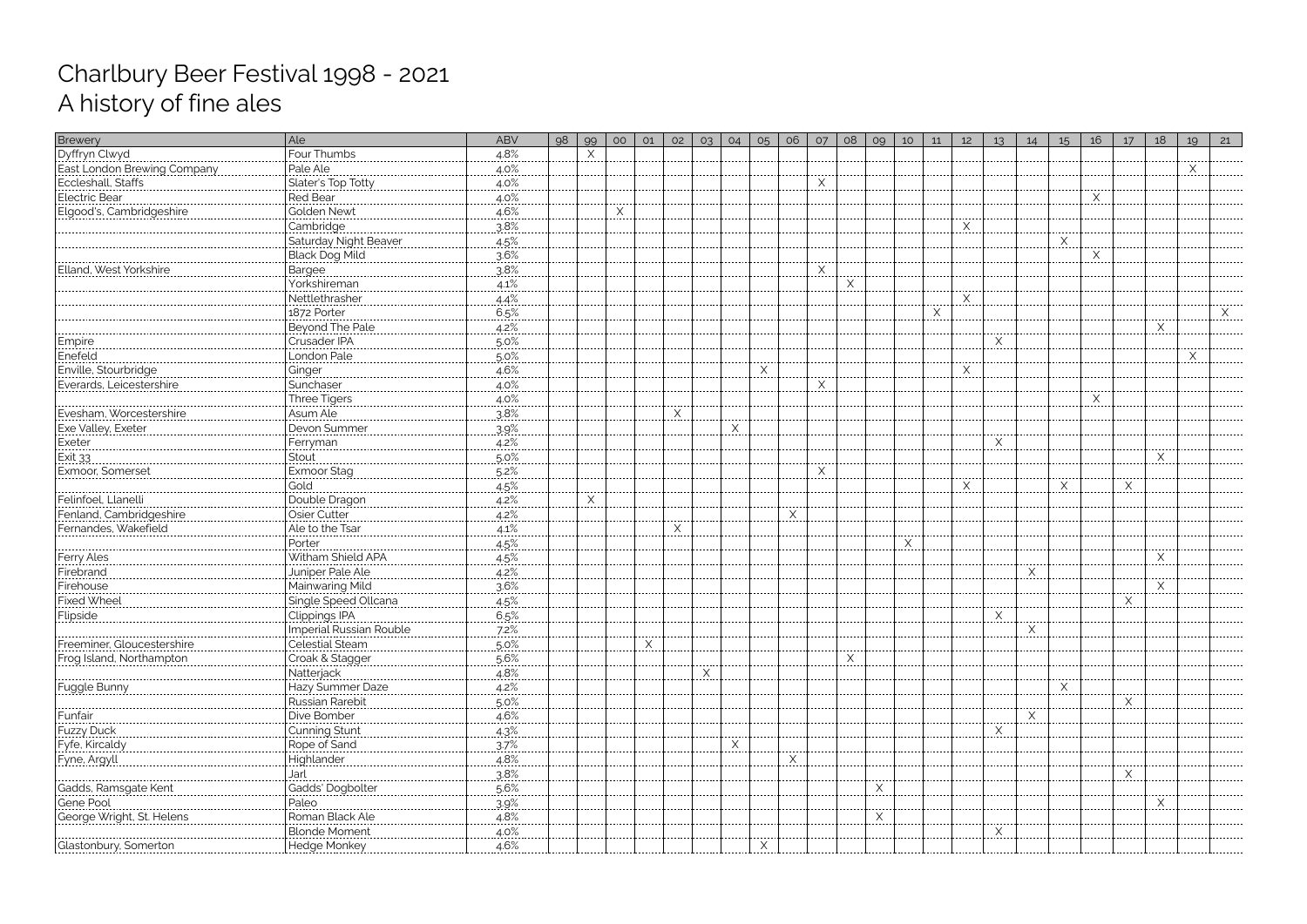| Brewery                              | Ale                                                  | <b>ABV</b>           | 98 | 99         | O <sub>O</sub> | 01 | 02       | 03 | 04 | 05       | 06         | O7       | 08 | 09          | 10 | 11 | 12        | 13          | 14 | 15          | 16 | 17         | 18 | 19 | 21 |
|--------------------------------------|------------------------------------------------------|----------------------|----|------------|----------------|----|----------|----|----|----------|------------|----------|----|-------------|----|----|-----------|-------------|----|-------------|----|------------|----|----|----|
| Goacher's, Maidstone                 | Gold Star                                            | $5.1\%$              |    |            | Χ              |    |          |    |    |          |            |          |    |             |    |    |           |             |    |             |    |            |    |    |    |
| <br> Goddards, Isle of Wight         | Fuggle-de-Dum                                        | 4.8%                 |    |            |                |    | $\times$ |    |    |          |            |          |    |             |    |    |           |             |    |             |    |            |    |    |    |
| Goff's, Cheltenham                   | Excalibur                                            | $3.8\%$              |    |            |                |    |          |    |    |          |            |          | .  |             |    |    |           |             |    |             |    |            |    |    |    |
|                                      | Jouster<br>. <b>.</b> .                              | $4.0\%$              | X  |            |                |    |          |    |    |          |            |          |    |             |    |    |           |             |    |             |    |            |    |    |    |
|                                      | Knight Rider                                         | 3.6%                 |    |            | X              |    |          |    |    |          |            |          |    |             |    |    |           |             |    |             |    |            |    |    |    |
|                                      | White Knight                                         | $4.7\%$              |    | X          |                |    |          |    |    |          |            |          |    |             |    |    |           |             |    |             |    |            |    |    |    |
|                                      | Jester Brew 10                                       | 4.7%                 |    |            |                |    |          |    |    |          |            |          |    |             |    |    |           |             |    |             |    |            |    |    |    |
|                                      | Cheltenham Gold                                      | $4.5\%$              |    |            |                |    |          |    |    |          |            |          |    |             |    |    |           |             |    |             |    |            |    |    |    |
| Golcar, Huddersfield                 | Dark Mild                                            | 3.2%                 |    |            |                |    |          |    |    |          | X          |          |    |             |    |    |           |             |    |             |    |            |    |    |    |
| Goose Eye, West Yorkshire            | Barmpot                                              | 3.8%                 |    |            |                |    |          |    |    |          |            | $\times$ |    |             |    |    |           |             |    |             |    |            |    |    |    |
| Grafters, Gainsborough, Lincs        | All English                                          | 4.1%                 |    |            |                |    |          |    |    |          |            |          |    |             |    |    |           |             |    |             |    |            |    |    |    |
|                                      | Over the Moon                                        | $4.0\%$              |    |            |                |    |          |    |    |          |            |          |    |             |    |    | X         |             |    |             |    |            |    |    |    |
|                                      | Wobble Gob                                           | $4.9\%$              |    |            |                |    |          |    |    |          |            |          |    |             |    |    |           |             | X  |             |    |            |    |    |    |
| Grafton, Worksop                     | Two Water Grog                                       | $4.0\%$              |    |            |                |    |          |    |    |          |            |          |    | X           |    |    |           |             |    |             |    |            |    |    |    |
|                                      | Apricot Jungle                                       | 4.8%<br>------------ |    |            |                |    |          |    |    |          |            |          |    |             |    |    |           |             |    | X<br>------ |    |            |    |    |    |
| Grainstore, Rutland                  | Steamin' Billy                                       | 4.3%                 |    |            |                |    |          |    |    | $\times$ |            |          |    |             |    |    |           |             |    |             |    |            |    |    |    |
|                                      | Ten Fifty<br>                                        | $5.0\%$              |    | <u>.X.</u> |                |    |          |    |    |          |            |          |    |             |    |    |           |             |    |             |    |            |    |    |    |
|                                      | Rutland Panther                                      | 3.4%                 |    |            |                |    |          |    |    |          |            |          |    |             |    |    | $\times$  |             |    |             |    |            |    |    |    |
|                                      | Triple B<br>                                         | $4.2\%$              |    |            | X              |    |          |    |    |          |            |          |    |             |    |    |           |             |    |             |    |            |    |    |    |
| Grand Union, Hayes                   | English Wheat Beer                                   | 4.4%                 |    |            |                |    |          |    |    |          |            | X        |    |             |    |    |           |             |    |             |    |            |    |    |    |
| <b>Great Heck</b>                    | Powermouse                                           | 39%                  |    |            |                |    |          |    |    |          |            |          |    |             |    |    |           |             |    |             |    |            |    |    |    |
|                                      | Treasure IPA                                         | 4.8%                 |    |            |                |    |          |    |    |          |            |          |    |             |    |    |           |             |    | X           |    |            |    |    |    |
| Great Newsome, Winestead, Hull       | <b>Sleck Dust</b>                                    | 38%                  |    |            |                |    |          |    |    |          |            |          |    | $\times$    |    | Χ  |           |             |    |             |    |            |    |    |    |
| Great Oakley, Corby, Northants       | Gobble                                               | $4.5\%$              |    |            |                |    |          |    |    |          |            |          |    |             |    | X  |           |             |    |             |    |            |    |    |    |
| Great Orme, North Wales              | ------------------------------<br>Welsh Mountain IPA | 3.8%                 |    |            |                |    |          |    |    |          |            |          | X  |             |    |    |           |             |    |             |    |            |    |    |    |
| Green Jack, Lowestoft, Suffolk       | Orange Wheat Beer                                    | $4.2\%$              |    |            |                |    |          |    |    |          |            |          |    |             |    | Χ  |           |             |    |             |    |            |    |    |    |
| Green Duck                           | <b>Bliss</b>                                         | 4.2%                 |    |            |                |    |          |    |    |          |            |          |    |             |    |    |           |             |    |             |    |            | X  |    |    |
|                                      | Citrus Snap                                          | $4.2\%$              |    |            |                |    |          |    |    |          |            |          |    |             |    |    |           | X<br>------ |    |             |    |            |    |    |    |
|                                      | Ale Fresco                                           | 4.3%                 |    |            |                |    |          |    |    |          | X          |          |    |             |    |    |           |             |    |             |    |            |    |    |    |
| Gribble, Chichester                  | Fuzzy Duck                                           | 4.7%                 |    |            |                |    |          |    |    |          |            |          |    | X           |    |    |           |             |    |             |    |            |    |    |    |
| Gun Brewery, Heathfield, East Sussex | Parabellum                                           | 4.1%<br>-------      |    |            |                |    |          |    |    |          |            |          |    |             |    |    |           |             |    |             |    |            |    |    |    |
| Hadrian & Border                     | Vallum Bitter                                        | 3.6%                 |    |            |                |    |          |    |    |          |            | X        |    |             |    |    |           |             |    |             |    |            |    |    |    |
|                                      | Farne Island                                         | $4.0\%$              |    |            |                |    |          |    |    |          |            |          |    |             |    |    | <u>.X</u> |             |    |             |    | <u>.X.</u> |    |    |    |
| Half Moon                            | F'Hop Sake                                           | 39%                  |    |            |                |    |          |    |    |          |            |          |    |             |    |    |           |             |    |             | X  |            |    |    |    |
| Hambleton, Thirsl                    | Stud                                                 | 4.3%                 |    |            |                |    |          |    |    |          |            |          |    |             |    |    |           |             |    |             |    |            |    |    |    |
|                                      | Saddlesore                                           | $4.0\%$              |    |            |                |    |          |    |    |          |            |          |    |             |    |    |           |             |    |             |    |            |    |    |    |
| Hammerpot, Polling W. Sussex         | Red Hunter                                           | $4.3\%$              |    |            |                |    |          |    |    |          |            |          |    |             |    |    |           |             |    |             |    |            |    |    |    |
|                                      | Pride of Romsey                                      | 5.0%                 |    |            |                |    |          |    |    |          |            |          |    |             |    |    |           |             |    |             |    |            |    |    |    |
|                                      | Nutcracker                                           | $6.0\%$              |    |            |                |    |          |    |    |          | X<br>      |          |    |             |    |    |           |             |    |             |    |            |    |    |    |
|                                      | Druids Droop                                         | 5.0%                 |    |            |                |    |          |    |    | Χ        |            |          |    |             |    |    |           |             |    |             |    |            |    |    |    |
| Hart, Little Eccleston, Lancs        | Nemesis<br>                                          | $4.5\%$              |    |            |                |    |          |    |    |          |            |          |    | <u>. X.</u> |    |    |           |             |    |             |    |            |    |    |    |
| Harviestoun, Clackmannanshire        | Schiehallion                                         | 4.8%                 |    |            |                |    |          |    |    |          |            |          |    |             |    |    |           |             |    |             |    |            |    |    |    |
|                                      | <b>Bitter and Twisted</b>                            | 3.8%                 |    |            |                |    |          |    |    |          |            |          |    |             |    |    |           |             |    |             |    |            |    |    |    |
| Hawkshead, Cumbria                   | Lakeland Gold                                        | $4.4\%$              |    |            |                |    |          |    |    |          | X          |          |    |             |    |    |           |             |    |             |    |            |    |    |    |
| Headstocks                           | Barley Mow                                           | 4.1%                 |    |            |                |    |          |    |    |          |            |          |    |             |    |    |           |             |    |             |    |            |    |    |    |
| Hebridean, Stornoway                 | Celtic Black Ale                                     | .39%                 |    |            |                |    |          |    |    |          | <u>.X.</u> |          |    |             |    |    |           |             |    |             |    |            |    |    |    |
| Henley Brewing Company               | Temple Island                                        | 4.5%                 |    |            |                |    |          |    |    |          |            |          |    |             |    |    |           |             |    |             |    |            |    |    |    |
| Hereford                             | Mutts Nutts                                          | $5.0\%$              |    |            |                |    |          |    |    |          |            |          |    |             |    |    |           |             |    |             |    |            |    |    |    |
| Heritage                             | World Cup Winner                                     | 4.5%                 |    |            |                |    |          |    |    |          |            |          |    |             |    |    |           |             |    |             |    |            | Χ  |    |    |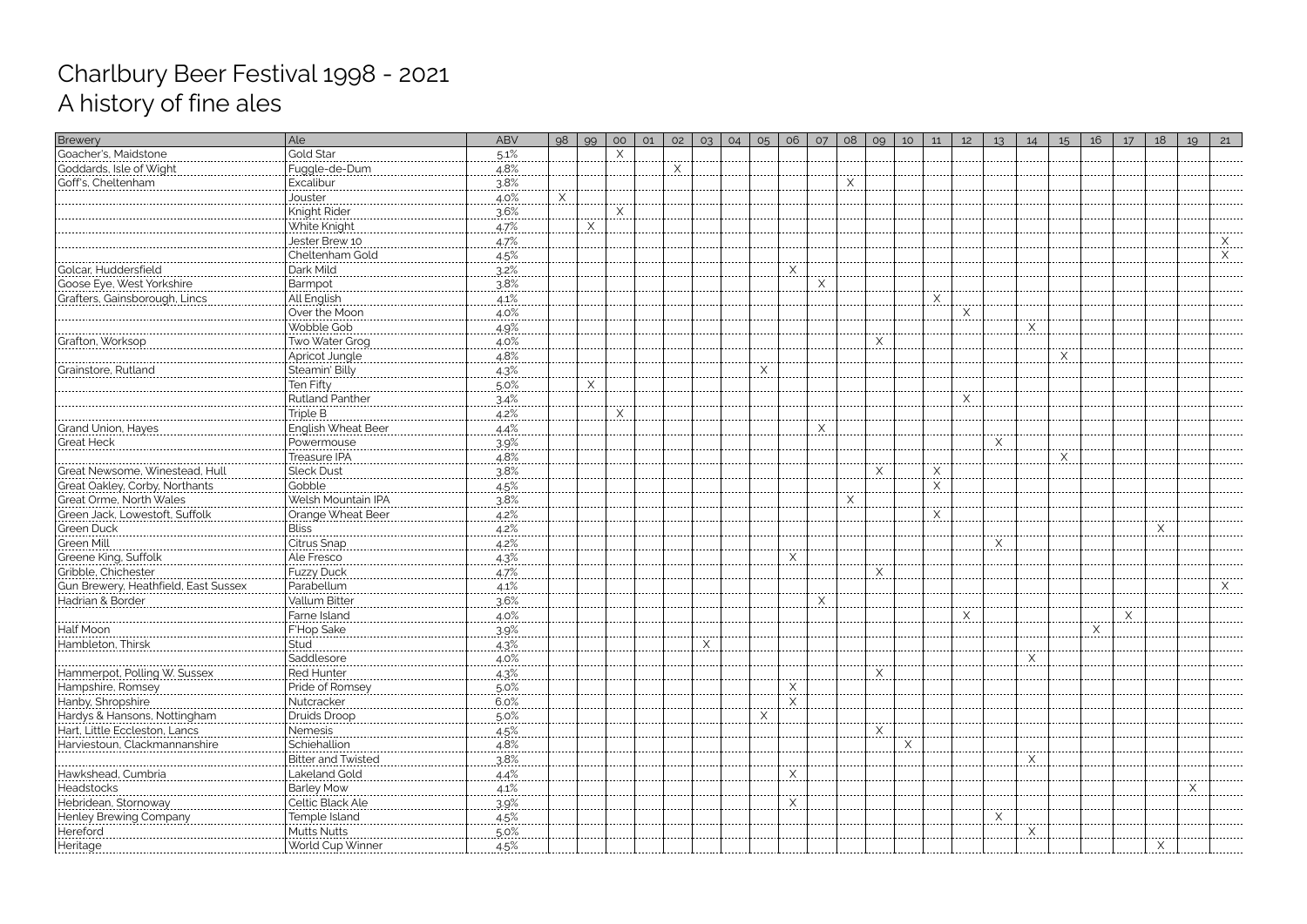| Brewery                                                                                                 | Ale                                                         | <b>ABV</b> | 98       | 99 | O <sub>O</sub> | 01 | 02        | 03 | 04                   | 05       | 06           | 07       | 08         | 09           | 10 <sup>°</sup>   | 11 | 12                 | 13 <sup>°</sup>    | 14 | 15                   | 16 | 17 | 18 | 19       | 21 |
|---------------------------------------------------------------------------------------------------------|-------------------------------------------------------------|------------|----------|----|----------------|----|-----------|----|----------------------|----------|--------------|----------|------------|--------------|-------------------|----|--------------------|--------------------|----|----------------------|----|----|----|----------|----|
| Hesket Newmarket, Cumbria                                                                               | Scafell Blonde                                              | 4.4%       |          |    |                |    |           |    |                      |          | X            |          |            |              |                   |    |                    |                    |    |                      |    |    |    |          |    |
| Hexhamshire<br>  Hexhamshire<br>  Hidden, Salisbury                                                     | Whapweasle<br> Old Sarum<br> ------------------------------ | $4.8\%$    |          |    |                |    |           |    |                      |          |              |          | ⋏<br>----- |              |                   |    |                    |                    |    |                      |    |    |    |          |    |
|                                                                                                         |                                                             | $4.1\%$    |          |    |                |    |           |    | X                    |          |              |          |            |              |                   |    |                    |                    |    |                      |    |    |    |          |    |
| High House, Northumberland                                                                              | Matfen Magic                                                | $4.8\%$    |          |    |                |    |           |    |                      |          | <u>. X .</u> |          |            |              |                   |    |                    |                    |    |                      |    |    |    |          |    |
| Highwood, Lincolnshire                                                                                  | Shepherds Delight                                           | $4.0\%$    |          |    | Χ              |    |           |    |                      |          |              |          |            |              |                   |    |                    |                    |    |                      |    |    |    |          |    |
| Hoggleys<br>  Hoggleys<br>  Hogs Back, Surrey<br>  Holdens, Dudle, W. Mids<br>  Holdens, Dudle, W. Mids | Kislingbury                                                 | 4.0%       |          |    |                |    |           |    |                      |          |              |          |            |              |                   |    |                    |                    |    |                      |    |    |    |          |    |
|                                                                                                         | Ripsnorter                                                  | $.5.0\%$   |          |    |                |    | Χ<br>---- |    |                      |          |              |          |            |              |                   |    |                    |                    |    |                      |    |    |    |          |    |
|                                                                                                         | Jungle Jim                                                  | 4.6%       |          |    |                |    |           |    |                      |          |              |          |            |              |                   |    |                    |                    |    |                      |    |    |    |          |    |
| Hoskins, Leicester                                                                                      | White Dolphin Wheat Beer                                    | $4.0\%$    |          |    |                |    |           |    |                      |          |              |          |            | $\times$<br> |                   |    |                    |                    |    |                      |    |    |    |          |    |
| Holden's, Dudley                                                                                        | Black Country Special                                       | 5.1%       |          |    |                |    |           |    |                      |          |              |          |            | $\times$     |                   |    |                    |                    |    |                      |    |    |    |          |    |
|                                                                                                         | Goalden Glory                                               | $4.4\%$    |          |    |                |    |           |    |                      |          |              |          |            |              | X                 |    |                    |                    |    |                      |    |    |    |          |    |
|                                                                                                         | Golden Glow                                                 | $.4.4\%$   |          |    |                |    |           |    |                      |          |              |          |            |              |                   |    |                    |                    |    |                      |    |    |    |          |    |
| Holts, Manchester                                                                                       | Joey's Bitter                                               | $4.0\%$    |          |    |                |    |           |    |                      |          |              |          |            |              | X<br>----         |    |                    |                    |    |                      |    |    |    |          |    |
| Home Ales                                                                                               | Maid Marian<br>-----------------                            | 4.2%       |          |    |                |    |           |    |                      |          |              |          |            |              |                   |    |                    |                    |    |                      |    |    |    | $\times$ |    |
| <br>Hook Norton, Oxfordshire                                                                            | <b>Best</b>                                                 | $.3.4\%$   | <u>X</u> |    |                |    |           |    | X<br>.               |          |              |          |            |              |                   |    |                    |                    |    |                      |    |    |    |          |    |
|                                                                                                         | Festival Special                                            | $4.5\%$    |          |    |                |    |           |    |                      | $\times$ |              |          |            |              |                   |    |                    |                    |    |                      |    |    |    |          |    |
|                                                                                                         | Haymaker                                                    | 5.0%       | X        |    |                |    |           |    | X                    |          |              |          |            |              |                   | X  |                    |                    |    |                      |    |    |    |          |    |
|                                                                                                         | Lion<br>--------------                                      | $4.0\%$    |          |    |                |    |           |    |                      |          |              |          |            |              |                   |    |                    | $\times$<br>------ |    |                      |    |    |    |          |    |
|                                                                                                         | Maintail                                                    | 3.8%       |          |    |                |    |           |    |                      |          |              |          |            |              |                   |    |                    |                    |    |                      |    | X  |    |          |    |
|                                                                                                         | Old Hooky                                                   | $4.6\%$    |          |    |                |    |           |    |                      |          |              |          |            |              |                   |    |                    |                    |    |                      |    | X  |    |          |    |
|                                                                                                         | Hooky Gold                                                  | 4.1%       |          |    |                |    |           |    |                      |          |              |          |            |              |                   |    |                    |                    |    |                      |    |    |    | Χ        |    |
| Hop Back, Salisbury                                                                                     | Crop Circle                                                 | 4.2%       |          |    |                |    |           |    |                      |          |              |          |            |              |                   |    |                    |                    |    |                      |    |    |    |          |    |
|                                                                                                         | <b>Entire Stout</b>                                         | 4.5%       |          |    |                |    |           |    |                      |          |              |          |            |              |                   |    |                    | $\times$           |    |                      |    | X  |    |          |    |
|                                                                                                         | World Hop Medley                                            | 3.9%       |          |    |                |    |           |    |                      |          |              |          |            |              | X                 |    |                    |                    |    |                      |    |    |    |          |    |
|                                                                                                         | Summer Lightning                                            | $.5.0\%$   |          |    |                |    |           |    |                      |          |              |          |            |              |                   |    |                    |                    |    | $\mathsf{X}_{\cdot}$ |    |    |    | X        |    |
|                                                                                                         | <u>Taiphoon</u>                                             | 4.2%       |          |    |                |    |           |    |                      |          |              |          |            |              |                   |    |                    |                    | X  |                      |    |    |    |          |    |
|                                                                                                         | Citra<br>-------------------                                | $4.0\%$    |          |    |                |    |           |    |                      |          |              |          |            |              |                   |    |                    |                    |    |                      |    |    |    |          |    |
| Hop Shed, Suckley, Worcs                                                                                | Sebright                                                    | 3.8%       |          |    |                |    |           |    |                      |          |              |          |            |              |                   |    |                    |                    |    |                      |    |    |    |          |    |
| Hopdaemon, Canterbury                                                                                   | Skrimshander<br>----------------------                      | 4.5%       |          |    |                |    |           |    |                      | $\times$ |              |          |            |              |                   |    |                    |                    |    |                      |    |    |    |          |    |
| Hornbeam, Denton Manchester                                                                             | Lemon Blossom                                               | 4.0%       |          |    |                |    |           |    |                      |          |              |          |            | X            |                   |    |                    |                    |    |                      |    |    |    |          |    |
| House Brew                                                                                              | Lincoln Pale Ale                                            | 3.8%       |          |    |                |    |           |    |                      |          |              |          |            |              |                   |    |                    |                    | X  |                      |    |    |    |          |    |
| Houston, Renfrewshire                                                                                   | Barochan                                                    | 4.1%       |          |    |                |    |           |    |                      |          | Χ            |          |            |              |                   |    |                    |                    |    |                      |    |    |    |          |    |
|                                                                                                         | Peters Well                                                 | $4.2\%$    |          |    |                |    |           |    |                      |          |              |          |            |              |                   |    | Χ<br>.             |                    |    |                      |    |    |    |          |    |
| Howard Town, Derbyshire                                                                                 | Dinting Arches                                              | $4.5\%$    |          |    |                |    |           |    |                      |          |              |          |            |              |                   | X  |                    |                    |    |                      |    |    |    |          |    |
|                                                                                                         | Monks Gold                                                  | .4.0%      |          |    |                |    |           |    |                      |          |              | $\times$ |            |              |                   |    |                    |                    |    |                      |    |    |    |          |    |
|                                                                                                         | Wrens Nest                                                  | $4.2\%$    |          |    |                |    |           |    |                      |          |              |          | Χ<br>      |              |                   |    |                    |                    |    |                      |    |    |    |          |    |
| Hunters. Newton Abbot. Devon                                                                            | <b>Crack Shot</b>                                           | 3.8%       |          |    |                |    |           |    |                      |          |              |          |            |              |                   |    |                    |                    |    |                      |    |    |    |          |    |
| Hydes, Manchester                                                                                       | Jekyll's Gold Premium Ale                                   | $4.3\%$    |          |    |                |    |           |    |                      |          |              |          |            |              |                   |    |                    |                    |    |                      |    |    |    |          |    |
| Inveralmond, Perth                                                                                      | Inkie Pinkie                                                | .37%       |          |    |                |    |           |    |                      |          |              |          |            |              |                   |    |                    |                    |    |                      |    |    |    |          |    |
|                                                                                                         | Lia Fail<br>                                                | $4.8\%$    |          |    |                |    |           |    |                      |          |              |          |            |              |                   |    | .                  |                    |    |                      |    |    |    |          |    |
|                                                                                                         | Ossian's Ale                                                | 4.1%       |          |    |                |    | Χ         |    |                      |          |              |          |            |              |                   |    |                    |                    |    |                      |    |    |    |          |    |
| Idle, Doncaster                                                                                         | Sod                                                         | 4.2%       |          |    |                |    |           |    |                      |          |              |          |            |              | $\overline{\chi}$ |    |                    |                    |    |                      |    |    |    |          |    |
| lkley, West Yorks                                                                                       | Gold                                                        | 3.9%       |          |    |                |    |           |    |                      |          |              |          |            |              |                   |    |                    |                    |    |                      |    |    |    |          |    |
|                                                                                                         | Mary Jane                                                   | .35%       |          |    |                |    |           |    |                      |          |              |          |            |              |                   |    | X                  |                    |    |                      |    |    |    |          |    |
|                                                                                                         | Olicana Pale                                                | $4.4\%$    |          |    |                |    |           |    |                      |          |              |          |            |              |                   |    |                    |                    |    |                      | ⋏  |    |    |          |    |
|                                                                                                         | Lotus IPA                                                   | 5.5%       |          |    |                |    |           |    |                      |          |              |          |            |              |                   |    |                    |                    |    |                      |    |    |    |          |    |
| Isle of Skye                                                                                            | Red Cuillin<br>---------------------                        | $4.2\%$    |          |    |                |    |           |    | $\times$<br>$\cdots$ |          |              |          |            |              |                   |    |                    |                    |    |                      |    |    |    |          |    |
| Itchen Valley, Hampshire                                                                                | Hampshire Rose                                              | $4.2\%$    |          |    |                |    |           |    |                      |          |              |          |            |              |                   |    |                    |                    |    |                      |    |    |    |          |    |
|                                                                                                         |                                                             |            |          |    |                |    |           |    |                      |          |              |          |            |              |                   |    | $\curvearrowright$ |                    |    |                      |    |    |    |          |    |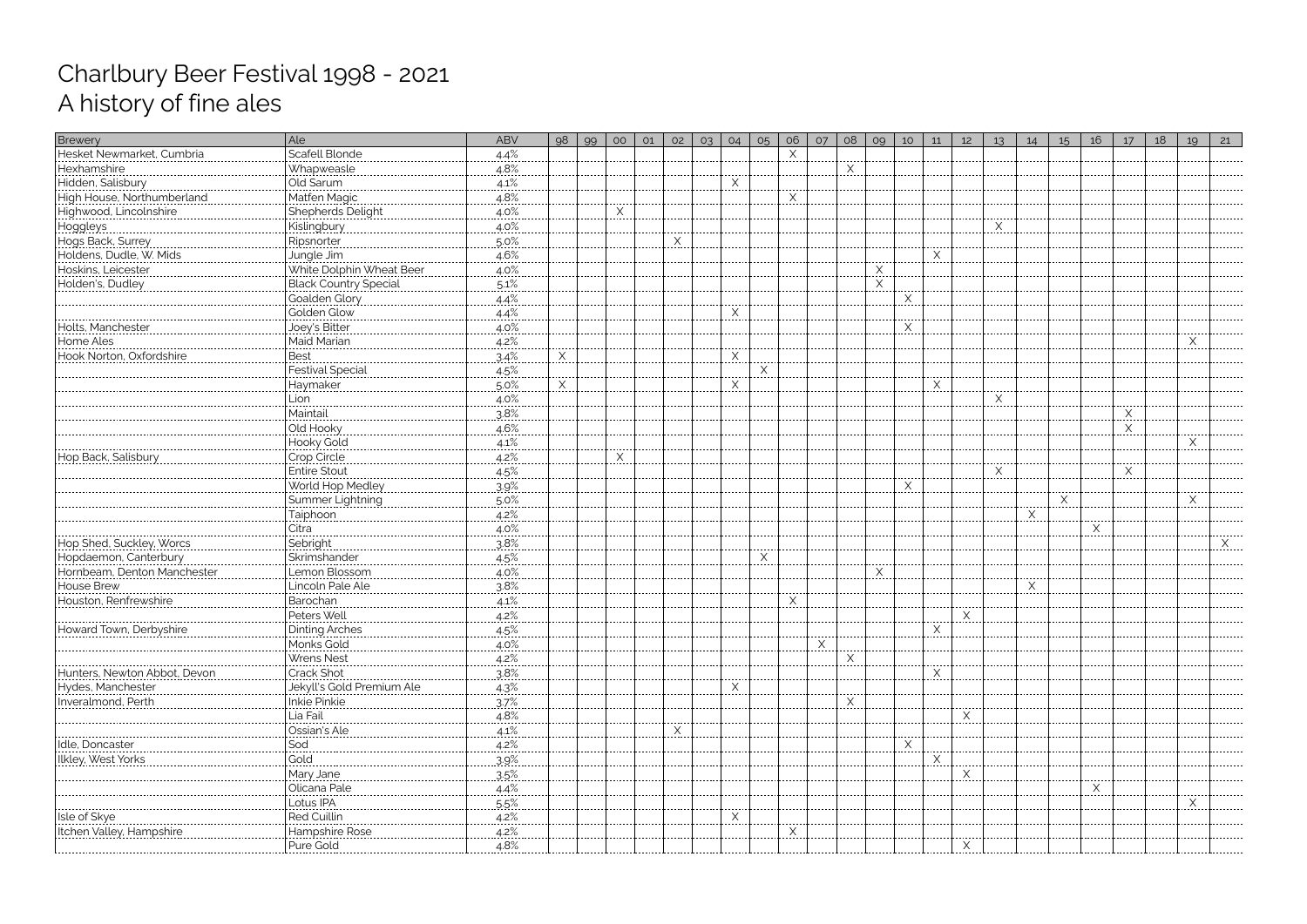| Brewery                                               | Ale                           | ABV                   | 98 | 99 | O <sub>O</sub> | 01 | 02 | 03 | 04 | O <sub>5</sub> | 06 | 07 | 08       | 09       | 10         | 11 | 12           | 13          | 14 | 15  | 16 | 17       | 18 | 19 | 21 |
|-------------------------------------------------------|-------------------------------|-----------------------|----|----|----------------|----|----|----|----|----------------|----|----|----------|----------|------------|----|--------------|-------------|----|-----|----|----------|----|----|----|
| Jarrow, Tyne and Wear                                 | Joblings Swinging Gibbet      | 4.1%                  |    |    |                |    |    |    |    |                |    | Χ  |          |          |            |    |              |             |    |     |    |          |    |    |    |
| Jennings, Cumbria                                     | Cumberland                    | $4.0\%$               |    |    |                |    |    |    |    |                |    |    |          |          |            |    |              |             |    |     |    |          |    |    |    |
| J. W. Lees, Manchester                                | <b>Bitter</b><br>             | $4.0\%$               |    |    |                |    |    |    |    |                |    |    |          |          | X<br>----- |    |              |             |    |     |    | X<br>.   |    |    |    |
|                                                       | <b>Cosmic Brew</b>            | 3.9%                  |    |    |                |    |    |    |    |                |    |    |          |          |            |    |              |             |    |     |    |          |    | X  |    |
| Kelburn, East Renfrewshire                            | Cart Blanche                  | $5.0\%$               |    |    |                |    |    |    |    |                |    |    |          | Χ        |            |    |              |             |    |     |    |          |    |    |    |
| Kelham Island, Sheffield                              | Pale Rider                    | $5.2\%$               |    |    |                |    |    |    |    |                |    |    |          |          |            |    |              |             |    |     | Х  | X        |    |    |    |
|                                                       | Easy Rider                    | 4.3%                  |    |    |                |    |    |    |    |                |    |    |          |          |            |    | $\times$     |             |    |     |    |          |    |    |    |
|                                                       | <b>Kelham Best</b>            | $3.8\%$               |    |    |                |    |    |    |    |                |    |    |          |          |            |    |              |             |    |     |    |          |    | X  |    |
| Keltek, Redruth Cornwall                              | Trevithick's Revenge          | 4.5%                  |    |    |                |    |    |    |    |                |    |    |          | $\times$ |            |    |              |             |    |     |    |          |    |    |    |
| Kent<br>                                              | KGB                           | $4.1\%$               |    |    |                |    |    |    |    |                |    |    |          |          |            |    |              |             |    |     |    |          |    |    |    |
| King & Barnes                                         | Summer                        | 3.8%                  |    | X  |                |    |    |    |    |                |    |    |          |          |            |    |              |             |    |     |    |          |    |    |    |
|                                                       | Kingston Gold                 | $4.0\%$               |    |    |                |    |    |    |    |                |    |    |          | X        |            |    |              |             |    |     |    |          |    |    |    |
|                                                       | Red                           | $4.9\%$               |    |    |                |    |    |    |    |                |    |    |          |          |            |    |              | Χ           |    |     |    |          |    |    |    |
| Kingston, Monmouthshire<br>Lancaster<br>Lankins, Kent | Traditional                   | 3.4%                  |    | Χ  |                |    |    |    |    |                |    |    |          |          |            |    |              |             |    |     |    |          |    |    |    |
| Lawman Brwing Company                                 | Onyx Stout                    | $3.8\%$               |    |    |                |    |    |    |    |                |    |    |          |          |            |    |              |             |    |     |    | X<br>.   |    |    |    |
| Ledbury                                               | Dark                          | 3.9%                  |    |    |                |    |    |    |    |                |    |    |          |          |            |    |              |             | Χ  |     |    |          |    |    |    |
| Leeds                                                 | Two Halves                    | 39%                   |    |    |                |    |    |    |    |                |    |    |          |          | X          |    |              |             |    |     |    |          |    |    |    |
|                                                       | Midnight Bell                 | 4.8%                  |    |    |                |    |    |    |    |                |    |    |          |          |            |    |              |             |    |     |    | Χ        |    |    |    |
|                                                       | Yorker                        | $4.0\%$               |    |    |                |    |    |    |    |                |    |    | $\times$ |          |            |    |              |             |    |     |    |          |    |    |    |
| Leyden, Bury                                          | Crowning Glory                | 6.8%                  |    |    |                |    |    |    |    |                |    |    | -----    | X        |            |    |              |             |    |     |    |          |    |    |    |
| Lincoln Ale                                           | Imperial Ale                  | 3.8%                  |    |    |                |    |    |    |    |                |    |    |          |          |            |    |              |             |    |     |    |          |    |    |    |
| Lincoln Green                                         | Hood Best Bitter              | 4.2%                  |    |    |                |    |    |    |    |                |    |    |          |          |            |    |              |             |    |     |    |          | Χ  |    |    |
|                                                       | Friendly Rottweiler           | .4.8%                 |    |    |                |    |    |    |    |                |    |    |          |          |            |    |              |             |    |     |    | Χ        |    |    |    |
|                                                       | Chameleon Mosaic              | $5.5\%$               |    |    |                |    |    |    |    |                |    |    |          |          |            |    |              |             |    |     |    | $\times$ |    |    |    |
| Little Ox                                             | Wipeout                       | 4.2%                  |    |    |                |    |    |    |    |                |    |    |          |          |            |    |              |             |    |     |    | .<br>X   |    | X  |    |
|                                                       | Yabba Dabba Do                | 4.8%                  |    |    |                |    |    |    |    |                |    |    |          |          |            |    |              |             |    |     |    |          |    |    |    |
| Little Valley, West Yorkshire                         | Hebden's Wheat                | 4.5%                  |    |    |                |    |    |    |    |                |    | X  |          |          |            |    |              |             |    |     |    |          |    |    |    |
|                                                       |                               | $4.0\%$               |    |    |                |    |    |    |    |                |    |    |          | X        |            |    |              |             |    |     |    |          |    |    |    |
| Litton, North Yorks                                   | Ginger Pale Ale<br>Potts Beck | $4.2\%$               |    |    |                |    |    |    |    |                |    |    | <br>X    |          |            |    |              |             |    |     |    |          |    |    |    |
| Liverpool One                                         | Mersey Mist                   | $4.2\%$               |    |    |                |    |    |    |    |                |    |    |          |          |            | Χ  |              |             |    |     |    |          |    |    |    |
| Loddon                                                | Ferryman's Gold               | 4.4%                  |    |    |                |    |    |    |    |                |    |    |          |          |            |    |              | X           |    |     |    |          |    |    |    |
|                                                       | Reading Best                  | $4.0\%$               |    |    |                |    |    |    |    |                |    |    |          |          |            |    |              |             |    | ∧   |    |          |    |    |    |
| Loose Cannon                                          | Bombshell                     | 4.2%                  |    |    |                |    |    |    |    |                |    |    |          |          |            |    | $X_{\ldots}$ |             |    |     |    |          |    |    |    |
|                                                       | Gunner's Gold                 | $3.5\%$               |    |    |                |    |    |    |    |                |    |    |          |          |            |    |              |             |    | .X. |    | X        |    |    |    |
|                                                       | Abingdon Bridge               | 4.1%                  |    |    |                |    |    |    |    |                |    |    |          |          |            |    |              | Χ           |    |     |    |          |    |    |    |
|                                                       | Robust British Porter         | $5.0\%$               |    |    |                |    |    |    |    |                |    |    |          |          |            |    |              | $- - - - -$ |    |     |    |          |    |    |    |
| Lovibond's, Henley-on-Thames                          | 69 IPA                        | 6.9%                  |    |    |                |    |    |    |    |                |    |    |          |          |            |    |              |             |    |     |    |          |    |    |    |
| Luna (White Horse)                                    | <b>Buzz Lightbeer</b>         | 4.6%                  |    |    |                |    |    |    |    |                |    |    |          |          |            |    |              |             |    |     |    |          |    |    |    |
| Lymestone, Stone, Staffs                              | Stone the Crows               | $.5.4\%$              |    |    |                |    |    |    |    |                |    |    |          |          |            |    |              | Χ           |    |     |    |          |    |    |    |
|                                                       | Abdominal Stoneman            | 7.0%                  |    |    |                |    |    |    |    |                |    |    |          |          |            |    |              | $- - - - -$ |    |     |    |          |    |    | Χ  |
| Mad Squirrel Brewery                                  | De La Crème                   | 4.5%                  |    |    |                |    |    |    |    |                |    |    |          |          |            |    |              |             |    |     |    |          |    | X  | .  |
| Magpie, Nottingham                                    | <b>JPA</b>                    | 5.2%                  |    |    |                |    |    |    |    |                |    |    |          |          | X          |    |              |             |    |     |    |          |    |    |    |
|                                                       | Best                          | 4.2%                  |    |    |                |    |    |    |    |                |    |    |          |          |            |    | Χ            |             |    |     |    |          |    |    |    |
|                                                       | First Gold                    |                       |    |    |                |    |    |    |    |                |    |    |          |          |            |    |              |             | Χ  | Χ   |    |          |    |    |    |
|                                                       | Hoppily Ever After            | $\frac{4.4\%}{3.8\%}$ |    |    |                |    |    |    |    |                |    |    |          |          |            |    |              |             |    |     |    |          |    |    |    |
|                                                       | Thieving Rogue                | $4.5\%$               |    |    |                |    |    |    |    |                |    |    |          |          |            |    |              |             |    |     |    |          | X  |    |    |
| Mallard                                               | Golden Duck                   | 3.9%                  |    |    |                |    |    |    |    |                |    |    |          |          |            |    |              |             |    |     |    |          |    |    |    |
| Malt The Brewery                                      | Starry Nights                 | $4.0\%$               |    |    |                |    |    |    |    |                |    |    |          |          |            |    |              |             |    |     |    |          |    |    |    |
| Manchester Brewing Company                            | Your Mother Was A Hamster     | 4.0%                  |    |    |                |    |    |    |    |                |    |    |          |          |            |    |              |             |    |     |    |          |    |    |    |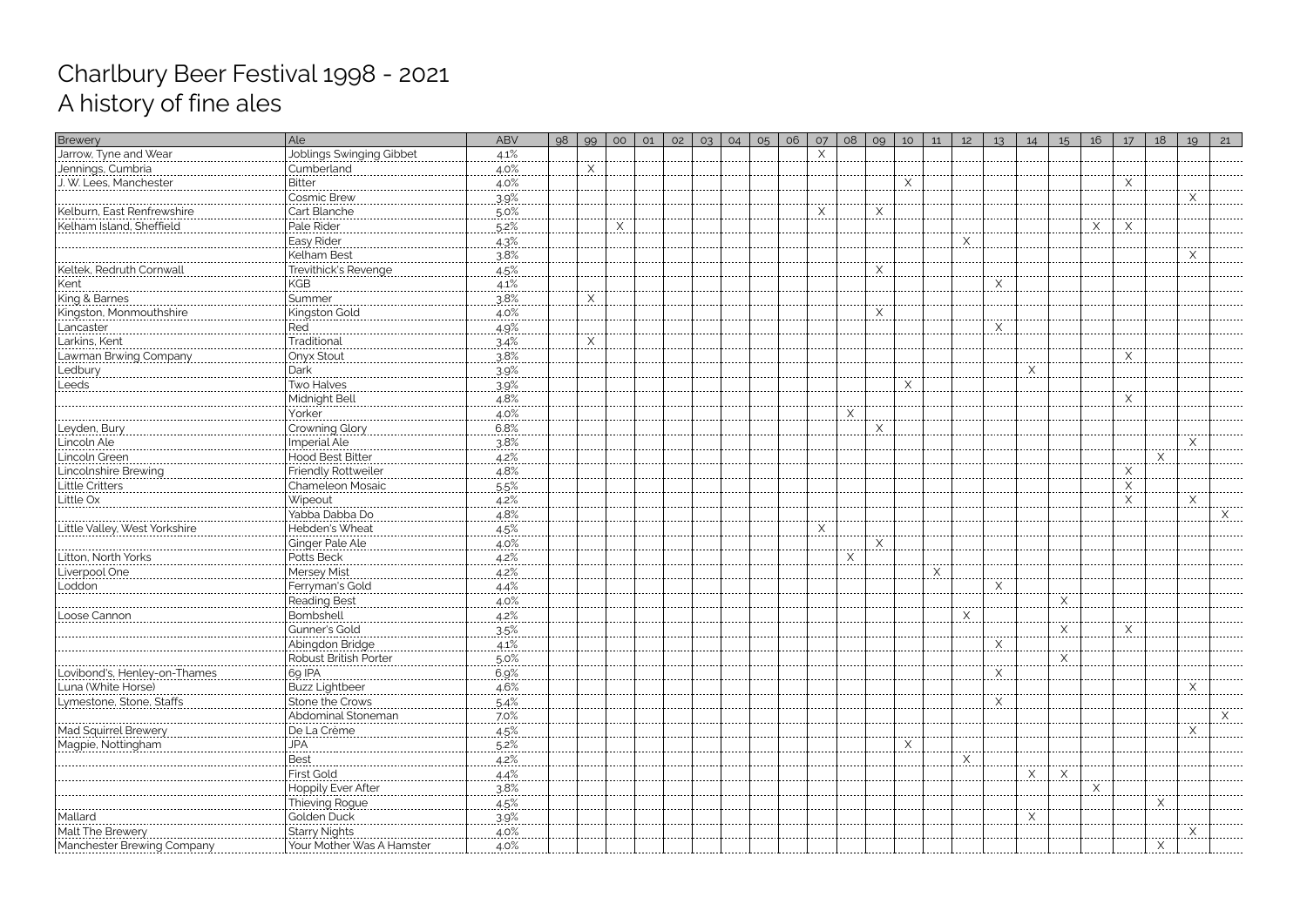| Brewery                      | Ale                                           | <b>ABV</b>   | 98            | 99 | O <sub>O</sub> | 01             | 02 | 03 | 04 | 05 | 06       | 07           | 08 | 09 | 10     | 11 | 12 | 13       | 14             | 15           | 16           | 17     | 18 | 19       | 21       |
|------------------------------|-----------------------------------------------|--------------|---------------|----|----------------|----------------|----|----|----|----|----------|--------------|----|----|--------|----|----|----------|----------------|--------------|--------------|--------|----|----------|----------|
|                              | Elephant Juice                                | 4.5%         |               |    |                |                |    |    |    |    |          |              |    |    |        |    |    |          |                |              |              |        |    |          | $\times$ |
| Marble, Manchester           | Amber Kitchen                                 | $4.7\%$      |               |    | ⋏<br>$- - - -$ |                |    |    |    |    |          |              |    |    |        |    |    |          |                |              |              |        |    |          |          |
|                              | /.::::::::::::::::::::<br>  Chocolate Stout   | $5.5\%$ .    |               |    |                |                |    |    |    |    |          |              |    |    |        |    | X  |          |                |              |              |        |    |          |          |
| Marston Moor, York           | Brewers Droop                                 | <u>.5.0%</u> |               |    |                |                |    |    |    |    |          | $\times$<br> |    |    |        |    |    |          |                |              |              |        |    |          |          |
| Mauldons, Suffolk            | Midsummer Gold                                | 4.0%         |               |    |                |                |    |    |    |    |          |              |    |    |        |    |    |          |                |              |              |        |    |          |          |
|                              | Micawber Mild<br>                             | $3.5\%$      |               |    |                |                |    |    |    |    |          |              |    |    |        |    | X  |          |                |              |              | X      |    |          |          |
|                              | Whiteadder                                    | 5.3%         |               |    |                | Χ              |    |    |    |    |          |              |    |    |        |    |    |          |                |              |              |        |    |          |          |
|                              | Orange Adder                                  | $3.6\%$      |               |    |                |                |    |    |    |    |          |              |    |    |        |    |    |          |                |              | <u>. X .</u> |        |    |          |          |
| Maxim<br>.                   | Double Maxim                                  | 4.7%         |               |    |                |                |    |    |    |    |          |              |    |    |        |    | X  |          |                |              |              |        |    |          |          |
| Mighty Oak <b>Mighty</b> Oak | Oscar Wilde                                   | .37%         |               |    |                |                |    |    |    |    |          |              |    |    |        |    | Χ  |          |                |              |              |        |    |          |          |
| Milestone, Newark Notts      | Hoptimism                                     | 3.6%         |               |    |                |                |    |    |    |    |          |              |    | Χ  |        |    |    |          |                |              |              |        |    |          |          |
| Millstone, Mossley Lancs     | <b>Tiger Rutt</b>                             | $4.0\%$      |               |    |                |                |    |    |    |    |          |              |    |    |        |    |    |          |                |              |              |        |    |          |          |
|                              | True Grit<br>-------------                    | 5.0%         |               |    |                |                |    |    |    |    |          |              |    | X  |        |    |    |          |                |              |              |        |    |          |          |
| Mister Grundy                | <b>Big Willie</b>                             | $4.3\%$      |               |    |                |                |    |    |    |    |          |              |    |    |        |    |    |          | X<br>$- - - -$ |              |              |        |    |          |          |
|                              | Passchendaele                                 | 3.9%         |               |    |                |                |    |    |    |    |          |              |    |    |        |    |    |          |                | <u>. X .</u> |              |        |    |          |          |
|                              | Blighty                                       | 4.5%         |               |    |                |                |    |    |    |    |          |              |    |    |        |    |    |          |                |              | X            |        |    |          |          |
| Moles                        | Mole Catcher                                  | 5.0%         |               |    |                |                |    |    |    |    |          |              |    |    |        |    | X  |          |                |              |              |        |    |          |          |
| Moor, Bridgwater             | Somerland Gold                                | 5.0%         |               |    |                |                |    |    |    |    | $\times$ |              |    |    |        |    |    |          |                |              |              |        |    |          |          |
| Moorhouses, Burnley          | Pendle Witches                                | $.5.1\%$     |               | X  |                |                |    |    |    |    |          |              |    |    |        |    |    |          |                |              |              |        |    |          |          |
|                              | Pitchcraft                                    | 4.0%         |               |    |                |                |    |    |    |    |          |              |    |    |        |    |    |          |                |              | X            |        |    |          |          |
|                              | Pure Witch                                    | 4.0%         |               |    |                |                |    |    |    |    |          |              |    |    |        |    |    |          |                | X            |              |        |    |          |          |
|                              | Premier Bitter                                | 3.7%         |               |    |                |                |    |    |    |    |          |              |    |    |        | Χ  |    |          |                |              |              |        |    |          |          |
| Mordue, Tyne & Wear          | Lion Heart                                    | 3.7%         |               |    |                |                |    |    |    |    |          |              |    |    | ------ |    |    |          |                |              |              |        |    |          |          |
|                              | Radgie Gadgie                                 | 4.8%         |               |    |                |                |    |    |    |    |          |              |    |    |        |    |    |          |                |              |              |        |    |          |          |
|                              | Workie Ticket                                 | 4.5%         |               |    |                |                |    |    |    |    |          |              |    |    |        |    |    |          |                |              | X<br>        |        |    |          |          |
|                              | Northumberland Blonde                         | 4.0%         |               |    |                |                |    |    |    |    |          |              |    |    |        |    |    |          |                |              |              |        |    | $\times$ |          |
| Morland, Oxfordshire         | Original <b>Market</b>                        | $4.0\%$ .    | X<br>$\cdots$ |    |                |                |    |    |    |    |          |              |    |    |        |    |    |          |                |              |              |        |    |          |          |
| Morrell's, Abingdon          | Varsity                                       | 4.3%         | $\times$      |    |                |                |    |    |    |    |          |              |    |    |        |    |    |          |                |              |              |        |    |          |          |
| Muirhouse                    | Summit Hoppy                                  | $4.0\%$      |               |    |                |                |    |    |    |    |          |              |    |    |        |    |    |          |                |              | X            |        |    |          |          |
| Mulberry Duck                | Wild Fowler                                   | 4.6%         |               |    |                |                |    |    |    |    |          |              |    |    |        |    |    |          |                |              |              |        |    |          |          |
| Navigation                   | Savior American IPA                           | $.5.2\%$     |               |    |                |                |    |    |    |    |          | $\cdots$     |    |    |        |    |    |          |                |              |              |        |    |          |          |
| Naylors, Yorkshire           | Pinnacle Porter                               | 4.9%         |               |    |                |                |    |    |    |    |          | X            |    |    |        |    |    |          |                |              |              |        |    |          |          |
| Nelson (Flagship), Kent      | Spanker                                       | $4.2\%$      |               |    |                | $\mathsf{X}\_$ |    |    |    |    |          |              |    |    |        |    |    |          |                |              |              |        |    |          |          |
| Nene Valley                  | <b>Blond Session</b>                          | 3.6%         |               |    |                |                |    |    |    |    |          |              |    |    |        |    |    |          |                |              |              |        | X  |          |          |
|                              | Big Bang Theory                               | $5.3\%$      |               |    |                |                |    |    |    |    |          |              |    |    |        |    |    |          |                |              |              |        |    | X        |          |
| Nethergate, Suffolk          | I.P.A                                         | 3.6%         |               |    |                |                |    |    |    |    |          |              |    |    |        |    |    |          |                |              |              |        |    |          |          |
|                              | Old Growler                                   | $5.0\%$      |               |    |                |                |    |    |    |    |          |              |    |    |        |    |    |          |                |              |              |        |    |          |          |
|                              | Umbel Magna                                   | 5.0%         |               |    |                |                |    |    |    |    |          |              |    |    |        |    |    |          |                |              |              |        |    |          |          |
| Newark                       | Summer Gold                                   | 4.5%         |               |    |                |                |    |    |    |    |          |              |    |    |        |    |    |          |                |              | Χ            |        |    |          |          |
| New Bristol Colab            |                                               | $5.0\%$      |               |    |                |                |    |    |    |    |          |              |    |    |        |    |    |          |                |              |              |        |    |          |          |
| Newby Wyke, Grantham         | Kingston Topaz                                | 4.2%         |               |    |                |                |    |    |    |    |          |              |    |    |        |    |    |          |                |              |              |        |    |          |          |
|                              | White Sea                                     | $5.2\%$      |               |    |                |                |    |    |    |    |          |              |    |    |        |    |    |          |                |              |              | X      |    |          |          |
|                              | White Squall                                  | 4.8%         |               |    |                |                |    |    |    |    |          |              |    |    |        |    |    |          |                |              |              |        |    |          |          |
| Newmans, Yatton Somerse      | Wolvers Ale<br>  Wolvers Ale<br>  Offa's Dyke | $4.1\%$      |               |    |                |                |    |    |    |    |          |              |    | X  |        |    |    |          |                |              |              |        |    |          |          |
| New Plassey                  |                                               | 4.3%         |               |    |                |                |    |    |    |    |          |              |    |    |        |    |    | $\times$ |                |              |              |        |    |          |          |
| North Cotswold               | Monarch IPA                                   | $10.0\%$     |               |    |                |                |    |    |    |    |          |              |    |    | X      |    |    |          |                |              |              |        |    |          |          |
|                              | Hung Drawn and Quartered                      | 5.0%         |               |    |                |                |    |    |    |    |          |              |    |    |        |    |    |          |                |              |              |        |    |          |          |
|                              | Shagweaver<br>https://www.com/                | $4.5\%$      |               |    |                |                |    |    |    |    |          |              |    |    |        |    |    |          |                |              |              | X<br>. |    |          |          |
|                              | Summer Solstice                               | 4.2%         |               |    |                |                |    |    |    |    |          |              |    |    |        |    |    |          |                |              |              |        |    |          |          |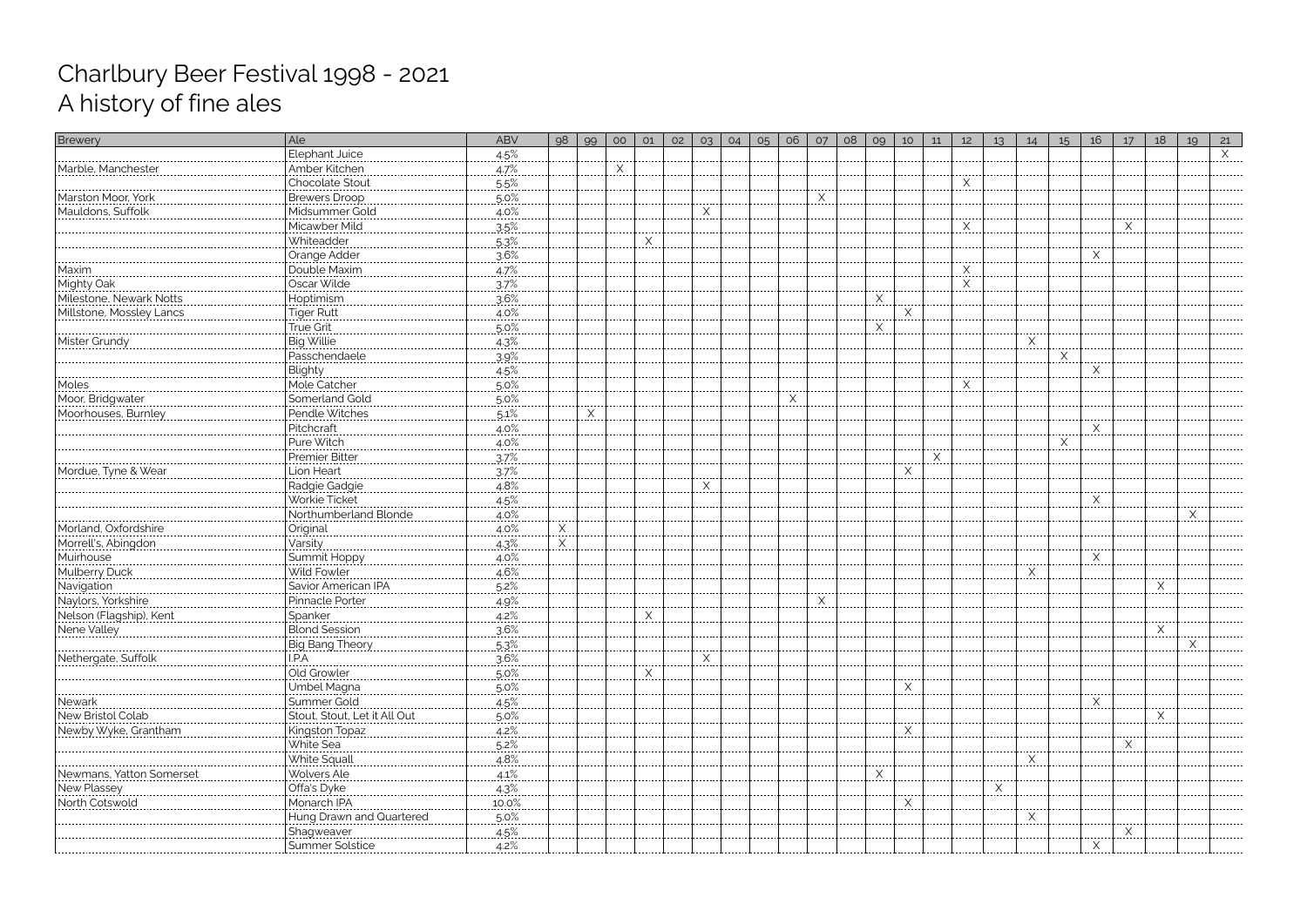| <b>Brewery</b>                                                              | Ale                     | <b>ABV</b>            | 98 | 99                       | 00 | O1                          | 02 | 03 | 04 | 05 | 06 | 07 | 08 | 09     | 10           | 11         | 12 | 13                | 14     | 15          | 16 | 17 | 18 | 19     | 21 |
|-----------------------------------------------------------------------------|-------------------------|-----------------------|----|--------------------------|----|-----------------------------|----|----|----|----|----|----|----|--------|--------------|------------|----|-------------------|--------|-------------|----|----|----|--------|----|
| ------------------------------------                                        | <b>Cotswold Best</b>    | .4.0%                 |    |                          |    |                             |    |    |    |    |    |    |    |        |              |            |    |                   |        |             |    |    |    |        | X  |
| North Riding                                                                | Cascade Pale            | 4.0%                  |    |                          |    |                             |    |    |    |    |    |    |    |        |              |            |    |                   |        |             | Χ  |    |    |        |    |
|                                                                             | Milk Chocolate Stout    | $5.0\%$               |    |                          |    |                             |    |    |    |    |    |    |    |        |              |            |    |                   |        |             |    | Χ  |    |        |    |
| North Star                                                                  | Trailblazer             | 4.5%                  |    |                          |    |                             |    |    |    |    |    |    |    |        |              |            |    |                   | X      |             |    |    |    |        |    |
| North Yorkshire, Guisborough                                                | Flying Herbert          | $4.7\%$               |    |                          |    |                             |    |    |    |    |    |    |    | X<br>. |              |            |    |                   |        |             |    |    |    |        |    |
| Northumberland                                                              | Northumberland Premium  | 5.0%                  |    |                          |    |                             |    |    |    |    |    |    |    |        |              |            |    |                   |        |             |    |    |    |        |    |
|                                                                             |                         | $6.0\%$               |    |                          |    |                             |    |    |    |    |    |    |    |        |              |            |    |                   | X<br>. |             |    |    |    |        |    |
| Nottingham                                                                  | Bullion                 | 4.7%                  |    |                          |    |                             |    |    |    |    |    |    |    |        | $\times$     |            |    |                   |        |             |    |    |    |        |    |
|                                                                             | Rock Ale Mild           | $3.8\%$               |    |                          |    |                             |    |    |    |    |    |    |    |        |              | X<br>----- |    |                   |        |             |    |    |    |        |    |
|                                                                             | Robin Hood              | 3.9%                  |    |                          |    |                             |    |    |    |    |    |    |    |        |              |            |    |                   | X      |             |    |    |    |        |    |
| Oakham, Peterborough                                                        | .Attila<br>             | 7.0%                  |    |                          |    |                             |    |    |    |    |    |    |    |        | $X$ .        |            |    |                   |        |             |    |    |    |        |    |
|                                                                             | <b>Bishops Farewell</b> | 4.6%                  |    |                          |    |                             |    |    |    |    |    |    |    |        |              |            | Χ  |                   |        |             |    |    |    |        |    |
|                                                                             | Citra<br>               | $4.2\%$               |    |                          |    |                             |    |    |    |    |    |    |    |        |              |            |    |                   |        |             |    |    |    | X<br>. |    |
|                                                                             | Inferno                 | $4.0\%$               |    |                          |    |                             |    |    |    |    |    |    |    |        |              |            |    |                   |        |             | Χ  |    |    |        |    |
|                                                                             | JНB                     | $3.8\%$               |    |                          |    |                             |    |    |    |    |    |    |    |        |              |            |    |                   |        | Χ<br>------ |    |    |    |        |    |
|                                                                             | Mompessons Gold         | 5.0%                  |    | $\underline{\mathsf{X}}$ |    |                             |    |    |    |    |    |    |    |        |              |            |    |                   |        |             |    |    |    |        |    |
|                                                                             | Old Tosspot             | 4.5%                  |    |                          |    | X                           |    |    |    |    |    |    |    |        |              |            |    |                   |        |             |    |    |    |        |    |
| Cakhill, Somerset<br>Cakhill, Somerset<br>Cakleaf, Gosport                  | <b>Best</b>             | $4.0\%$               |    |                          |    | X<br>$\cdots \cdots \cdots$ |    |    |    |    |    |    |    |        |              |            |    |                   |        |             |    |    |    |        |    |
|                                                                             | Blake's Gosport Bitter  | $.5.2\%$              |    |                          |    |                             |    |    |    |    | X  |    |    |        |              |            |    |                   |        |             |    |    |    |        |    |
| O'Hanlons, Devon                                                            | Fire Fly                | 37%                   |    |                          |    | X                           |    |    |    |    |    |    |    |        |              |            |    |                   |        |             |    |    |    |        |    |
|                                                                             | Port Stout              | 4.8%                  |    |                          |    |                             |    |    |    |    |    |    |    |        |              |            |    |                   |        |             |    |    |    |        |    |
| ----------------------------<br> Okells, Isle of Man                        | Summer Storm            | $4.2\%$               |    |                          |    |                             |    |    |    |    |    |    |    |        |              |            |    |                   |        |             |    |    |    |        |    |
| Old Bear                                                                    | Hibernator              | 5.0%                  |    |                          |    |                             |    |    |    |    |    |    |    |        |              |            |    | Χ                 |        |             |    |    |    |        |    |
| Old Bog Brewery                                                             | Wheat Beer              | $.5.0\%$              |    |                          |    |                             |    |    |    |    |    |    |    |        |              |            |    | $\times$<br>.     |        |             |    |    |    |        |    |
|                                                                             | Halfwit                 | 5.0%                  |    |                          |    |                             |    |    |    |    |    |    |    |        |              |            |    |                   |        | Χ           |    |    |    |        |    |
|                                                                             | Gold Top Pale Ale       | $4.3\%$               |    |                          |    |                             |    |    |    |    |    |    |    |        |              |            |    | $\times$<br>.     |        |             |    |    |    |        |    |
| Oldershaw, Grantham                                                         | Isaac's Gold            | 4.5%                  |    |                          |    |                             |    |    |    |    | Χ  |    |    |        |              |            |    |                   |        |             |    |    |    |        |    |
|                                                                             | Sunny Daze              | $4.0\%$               |    |                          |    |                             |    |    |    |    |    |    |    |        |              |            |    |                   |        | Χ           |    |    |    |        |    |
|                                                                             | Newton's Drop           | 4.1%                  |    |                          |    |                             |    |    |    |    |    |    |    |        |              |            |    |                   |        |             |    |    | X  |        |    |
| 01d Forge Brewery<br>  01d Forge Brewery<br>  01d Luxters, Henley-on-Thames | Blacksmith's Gold       | $4.0\%$               |    |                          |    |                             |    |    |    |    |    |    |    |        |              |            |    | Χ<br>. <b>.</b> . |        |             |    |    |    |        |    |
|                                                                             | Barn Ale                | $4.0\%$               | X  |                          |    |                             |    |    |    |    |    |    |    |        |              |            |    |                   |        |             |    |    |    |        |    |
| Old Mill, Yorks                                                             | Willows Wood            | $4.2\%$               |    |                          |    |                             |    |    |    |    |    |    | Χ  |        |              |            |    |                   |        |             |    |    |    |        |    |
|                                                                             | <b>Blonde Bombshell</b> | 4.0%                  |    |                          |    |                             |    |    |    |    |    |    |    |        |              |            |    |                   |        |             |    |    | X  |        |    |
| One Mile End, Tottenham                                                     | Salvation               | <u>4.4%</u>           |    |                          |    |                             |    | .  |    |    |    |    |    |        |              |            |    |                   |        |             |    |    |    |        |    |
| Orkney                                                                      |                         | $4.0\%$ .             |    |                          |    |                             |    |    |    |    |    |    |    |        |              |            |    |                   |        |             |    |    |    |        |    |
| Ossett, West Yorkshire                                                      | Excelsior               | $5.2\%$               |    |                          |    |                             |    |    |    |    |    |    |    |        | <u>. X .</u> |            |    |                   |        |             |    |    |    | X      |    |
|                                                                             | Yorkshire Blonde        | .39%                  |    |                          |    |                             |    |    |    |    |    |    |    |        |              |            | Χ  |                   |        |             |    |    |    |        |    |
| Otley                                                                       | O1<br>                  | .4.0%                 |    |                          |    |                             |    |    |    |    |    |    |    |        |              |            |    | X                 |        |             |    |    |    |        |    |
| Otter, Honiton, Devor                                                       | Otter Bitter            | 3.6%                  |    |                          |    |                             |    |    |    |    | Χ  |    |    |        |              |            |    |                   |        |             |    |    |    |        |    |
|                                                                             | Otter Head              | $5.8\%$               |    |                          |    |                             |    |    |    |    |    |    |    |        |              |            |    |                   |        |             |    |    |    |        |    |
| Oxfordshire Ales                                                            | Blenheim                | 4.2%                  |    |                          |    |                             |    |    |    |    |    |    |    |        |              |            |    | $\times$          |        |             |    |    |    |        |    |
| Palmer, Dorset                                                              | I.P.A<br>               | $4.2\%$               |    | $\frac{X}{1}$            |    |                             |    |    |    |    |    |    |    |        |              |            |    |                   |        |             |    |    |    |        |    |
| The Park Brewery, Kingston-upon-Thames                                      | Spankers IPA            | 5.8%                  |    |                          |    |                             |    |    |    |    |    |    |    |        |              |            |    |                   |        |             |    |    |    |        |    |
| Partners                                                                    | Tabatha the Knackered   | 6.0%                  |    |                          |    |                             |    |    |    |    |    |    |    |        |              |            |    |                   |        |             | Χ  |    |    |        |    |
| Peerless<br>-------------                                                   | Triple Blonde           | $4.1\%$               |    |                          |    |                             |    |    |    |    |    |    |    |        |              |            |    | $\times$          |        |             |    |    |    |        |    |
| Penine<br>                                                                  | C <sub>2</sub> C IPA    | 4.3%                  |    |                          |    |                             |    |    |    |    |    |    |    |        |              |            |    |                   |        |             |    |    | X  |        |    |
| Pentrich<br>                                                                | Three Graves            | $6.6\%$               |    |                          |    |                             |    |    |    |    |    |    |    |        |              |            |    |                   |        |             |    | X  |    |        |    |
| Pheasantry                                                                  | Ringneck                | 3.9%                  |    |                          |    |                             |    |    |    |    |    |    |    |        |              |            |    |                   |        |             |    |    |    |        |    |
| .                                                                           | Dancing Dragonfly       | $\frac{5.0\%}{2.0\%}$ |    |                          |    |                             |    |    |    |    |    |    |    |        |              |            |    |                   |        |             |    |    |    |        |    |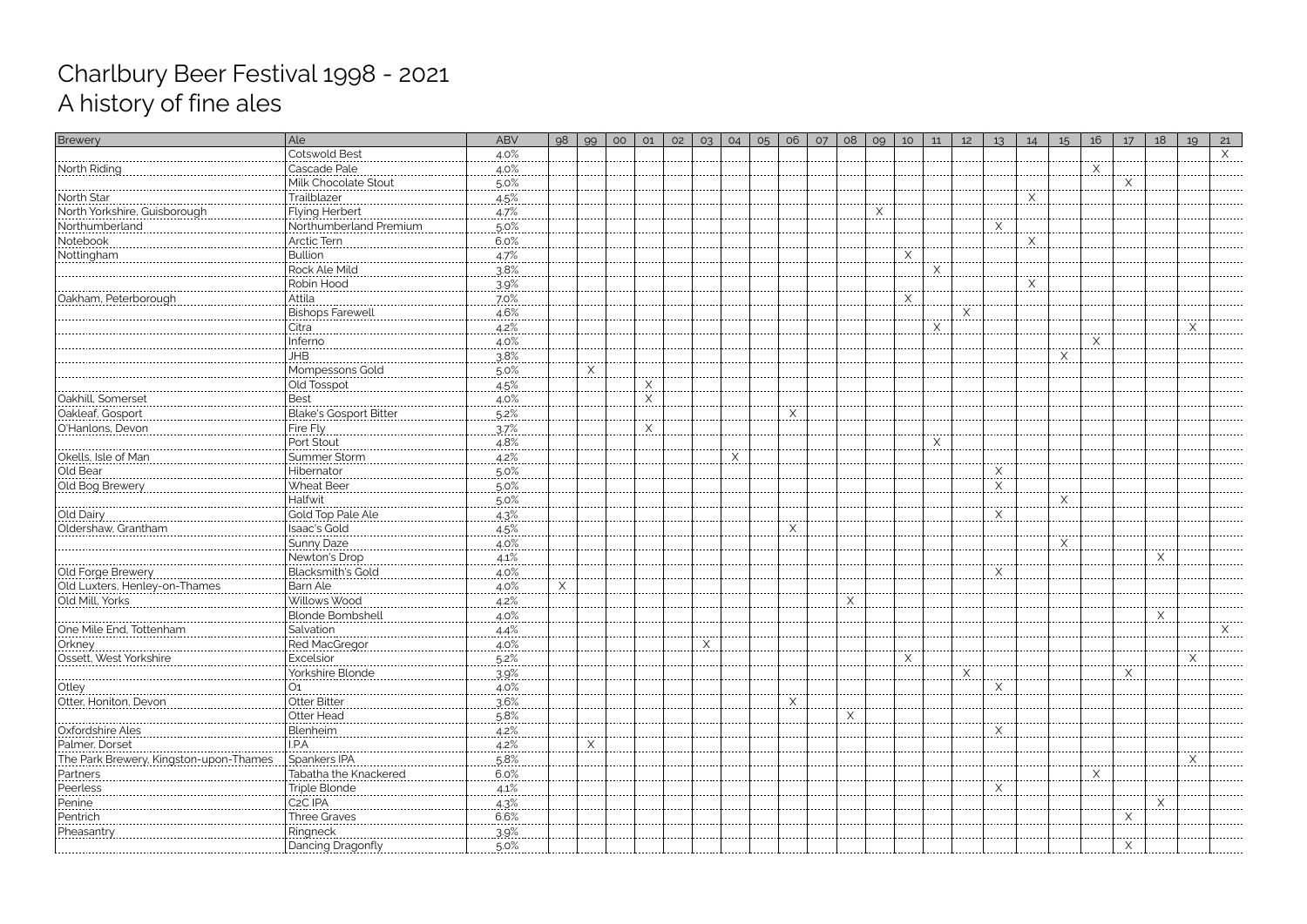| Brewery                                                                                                  | Ale                                               | <b>ABV</b>            | 98 | 99 | O <sub>O</sub> | 01       | 02 | 03 | 04 | 05 | 06                   | O7       | 08    | 09 | 10       | 11                             | 12 | 13                 | 14           | 15            | 16   | 17 | 18 | 19         | 21 |
|----------------------------------------------------------------------------------------------------------|---------------------------------------------------|-----------------------|----|----|----------------|----------|----|----|----|----|----------------------|----------|-------|----|----------|--------------------------------|----|--------------------|--------------|---------------|------|----|----|------------|----|
|                                                                                                          | Cask Pilsner                                      | 3.9%                  |    |    |                |          |    |    |    |    |                      |          |       |    |          |                                |    |                    |              | $\times$      |      |    |    |            |    |
|                                                                                                          | Munich Helles                                     | $\frac{4.8\%}{3.8\%}$ |    |    |                |          |    |    |    |    |                      |          |       |    |          |                                |    |                    |              |               |      |    |    | Χ<br>----- |    |
| Phoenix, Greater Manchester                                                                              |                                                   |                       |    |    |                |          |    |    |    |    |                      |          |       |    |          | Χ                              |    |                    |              |               |      |    |    |            |    |
|                                                                                                          | Sticky Wicket                                     | $4.7\%$               |    |    |                |          |    |    |    |    |                      |          | X<br> |    |          |                                |    |                    |              |               |      |    |    |            |    |
|                                                                                                          | Wobbly Bob                                        | $6.0\%$               |    |    |                |          |    |    |    |    | .X.                  |          |       |    |          |                                |    |                    |              |               |      |    |    |            |    |
|                                                                                                          | Pale Moonlight                                    | 4.2%                  |    |    |                |          |    |    |    |    |                      |          |       |    |          |                                |    |                    |              |               |      |    | Х  |            |    |
| Pictish, Rochdale                                                                                        | Alchemists Ale                                    | $4.3\%$               |    |    |                |          |    |    |    |    |                      |          |       |    |          | $\mathsf{X}_{\cdot\cdot\cdot}$ |    |                    |              |               |      |    |    |            |    |
| Pitstop, Wantage                                                                                         | Star                                              | 3.8%                  |    |    |                |          |    |    |    |    |                      |          |       |    | $\times$ |                                |    |                    |              |               |      |    |    |            |    |
| Plain, Sutton Verny, Wilts                                                                               | Inndulgence                                       | $.5.2\%$              |    |    |                |          |    |    |    |    |                      |          |       |    |          | X<br>.                         |    |                    |              |               |      |    |    |            |    |
| Plassey<br>                                                                                              | Cwrw Tudno                                        | $5.0\%$               |    |    |                |          |    |    |    |    |                      |          |       |    |          |                                |    |                    |              |               | Χ    |    |    |            |    |
| Poachers, Lincolnshire                                                                                   | Poachers Trail                                    | $4.2\%$               |    |    |                |          |    |    |    |    |                      |          |       |    | Χ        |                                |    |                    |              |               |      |    |    |            |    |
| Popes                                                                                                    | Hope and Glory                                    | 4.6%                  |    |    |                |          |    |    |    |    |                      |          |       |    |          |                                |    |                    | Х            |               |      |    |    |            |    |
|                                                                                                          |                                                   | 4.6%                  |    |    |                |          |    |    |    |    |                      |          |       |    |          |                                |    |                    |              | X<br>$\cdots$ |      |    |    |            |    |
|                                                                                                          | Market Porter<br>  Market Porter<br>  Pigs Do Fly | $4.4\%$               |    |    |                |          |    |    |    |    |                      |          |       |    |          | Χ                              |    |                    |              |               |      |    |    |            |    |
| Portobello<br>Pot Belly, Kettering, Northants<br>Pot Belly, Kettering, Northants<br>Potton, Bedfordshire | Village Bike                                      | $4.3\%$               |    |    |                |          |    |    |    |    | $\mathsf{X}_{\cdot}$ |          |       |    |          |                                |    |                    |              |               |      |    |    |            |    |
| Prospect, Standish Lancs                                                                                 | <u>Egoli</u>                                      | $3.8\%$               |    |    |                |          |    |    |    |    |                      |          |       |    | Χ        |                                |    |                    |              |               |      |    |    |            |    |
|                                                                                                          | Nutty Slack                                       | 3.9%                  |    |    |                |          |    |    |    |    |                      |          |       | X  |          |                                |    |                    |              |               |      |    |    |            |    |
| Purity, Warwickshire                                                                                     | UBU                                               | $4.5\%$               |    |    |                |          |    |    |    |    |                      |          |       |    | $\times$ |                                |    |                    |              |               |      |    |    |            |    |
|                                                                                                          |                                                   | 3.8%                  |    |    |                |          |    |    |    |    |                      |          |       |    | -----    |                                | Χ  |                    |              |               |      |    |    |            |    |
| Purple Moose, Porthmadog                                                                                 | Snowdonia Ale                                     | $3.6\%$               |    |    |                |          |    |    |    |    |                      | $\times$ |       |    |          |                                |    |                    |              |               |      |    |    |            |    |
| Quantock                                                                                                 | Wills Neck                                        | 4.3%                  |    |    |                |          |    |    |    |    |                      |          |       |    |          |                                |    | ------<br>$\times$ |              |               |      |    |    |            |    |
| Quartz, Staffs                                                                                           | Quartz Blonde                                     | 3.8%                  |    |    |                |          |    |    |    |    |                      |          |       |    |          |                                |    |                    |              |               |      |    |    |            |    |
| Ramsbury, Marlborough                                                                                    | Gold                                              | 4.5%                  |    |    |                |          |    |    |    | Χ  |                      |          |       |    |          |                                |    |                    |              |               |      |    |    |            |    |
| Ramsgate, Kent                                                                                           | Dr. Sunshine's Special Friendly                   | $4.2\%$               |    |    |                |          |    |    |    |    |                      |          | X     |    |          |                                |    |                    |              |               |      |    |    |            |    |
| <u>The Rat Brewery (Ossett), Huddersfield</u>                                                            | White Rat                                         | $4.0\%$               |    |    |                |          |    |    |    |    |                      |          |       |    |          |                                |    |                    |              |               |      |    |    | $\times$   |    |
| RCH.                                                                                                     | P.G. Steam                                        | 39%                   |    |    |                |          |    |    |    |    |                      |          |       |    |          | X                              |    |                    |              |               |      |    |    |            |    |
|                                                                                                          | Pitchfork                                         | $4.3\%$               |    |    |                | $\times$ |    |    |    |    |                      |          |       |    |          |                                |    |                    |              |               |      |    |    |            |    |
| .<br>Rebel                                                                                               | Penryn Pale Ale                                   | 4.3%                  |    |    |                |          |    |    |    |    |                      |          |       |    |          |                                |    |                    |              | X             |      |    |    |            |    |
| Rebellion                                                                                                | Green Shoots                                      | $4.4\%$               |    |    |                |          |    |    |    |    |                      |          |       |    | $\times$ |                                |    |                    |              |               |      |    |    |            |    |
|                                                                                                          | I.P.A                                             | 3.7%                  | X  |    |                |          |    |    |    |    |                      |          |       |    |          |                                |    |                    |              |               |      |    |    |            |    |
|                                                                                                          | Mutiny                                            | $4.5\%$               |    |    |                |          |    |    |    |    |                      |          |       |    |          |                                |    |                    |              | X             |      |    |    |            |    |
| ----------------<br>Red Rock                                                                             | <b>Break Water</b>                                | 4.6%                  |    |    |                |          |    |    |    |    |                      |          |       |    |          | Χ                              |    |                    |              |               |      |    |    |            |    |
| Red Willow                                                                                               | Seamless                                          | $3.6\%$               |    |    |                |          |    |    |    |    |                      |          |       |    |          |                                |    |                    |              |               |      | X  |    |            |    |
| Revolution                                                                                               | Go Go American Pale                               | $4.5\%$ .             |    |    |                |          |    |    |    |    |                      |          |       |    |          |                                |    |                    |              | X             |      |    |    |            |    |
|                                                                                                          | Switch #3                                         | $4.5\%$               |    |    |                |          |    |    |    |    |                      |          |       |    |          |                                |    |                    |              |               |      |    |    |            |    |
| Ridgeside                                                                                                | Cascadia                                          | $4.1\%$               |    |    |                |          |    |    |    |    |                      |          |       |    |          |                                |    |                    |              |               |      |    |    |            |    |
| Ringwood, Hampshire                                                                                      | <br>Boon Doggle                                   | 3.8%                  |    |    |                |          |    |    |    |    |                      |          |       |    |          |                                |    |                    |              |               |      |    |    |            |    |
| Riverside                                                                                                | Old Diabolical                                    | $4.4\%$               |    |    |                |          |    |    |    |    |                      |          |       |    |          |                                |    |                    |              |               |      |    |    |            |    |
| Robinson's                                                                                               | Hartleys XB                                       | $4.0\%$               |    |    |                |          |    |    |    |    |                      |          |       |    |          |                                |    |                    |              |               |      |    |    |            |    |
| . <b>.</b> .                                                                                             |                                                   | $4.8\%$               |    |    |                |          |    |    |    |    |                      |          |       |    |          |                                |    |                    | <u>. X .</u> |               |      |    |    |            |    |
|                                                                                                          | Trooper<br><br>Old Stockport                      | 3.5%                  |    |    |                |          |    |    |    |    |                      |          |       |    |          |                                | X  |                    |              |               |      |    |    |            |    |
| Rooster's, N. Yorks                                                                                      | Scorcher                                          |                       |    |    |                |          |    |    |    |    |                      |          |       |    |          |                                |    |                    |              |               |      |    |    |            |    |
|                                                                                                          | Accomplice<br>                                    | $4.3\%$<br>$.5.7\%$   |    |    |                |          |    |    |    |    |                      |          |       |    |          |                                |    |                    |              |               |      |    |    |            |    |
|                                                                                                          |                                                   |                       |    |    |                |          |    |    |    |    |                      |          |       |    |          |                                |    |                    |              |               |      |    |    |            |    |
|                                                                                                          |                                                   | $3.5\%$               |    |    |                |          |    |    |    |    |                      |          |       |    |          |                                |    |                    |              |               |      |    |    |            | X  |
| Rudgate, York                                                                                            | Highway 51<br><b>Ruby Mild</b>                    | 37%                   |    |    |                |          |    |    |    |    |                      |          |       |    | X        |                                |    |                    |              |               |      |    |    |            |    |
|                                                                                                          |                                                   | $4.4\%$               |    |    |                |          |    |    |    |    |                      |          |       |    |          |                                | X  |                    |              |               |      |    |    |            |    |
|                                                                                                          | <u> Viking</u><br><br>Well Blathered              | $3.8\%$               |    |    |                |          |    |    |    |    | X                    |          |       |    |          |                                |    |                    |              |               |      |    |    |            |    |
|                                                                                                          |                                                   | $5.0\%$               |    |    |                |          |    |    |    |    |                      |          |       |    |          |                                |    |                    |              |               |      |    |    |            |    |
|                                                                                                          |                                                   |                       |    |    |                |          |    |    |    |    |                      |          |       |    |          |                                |    |                    |              |               | L…≙… |    |    |            |    |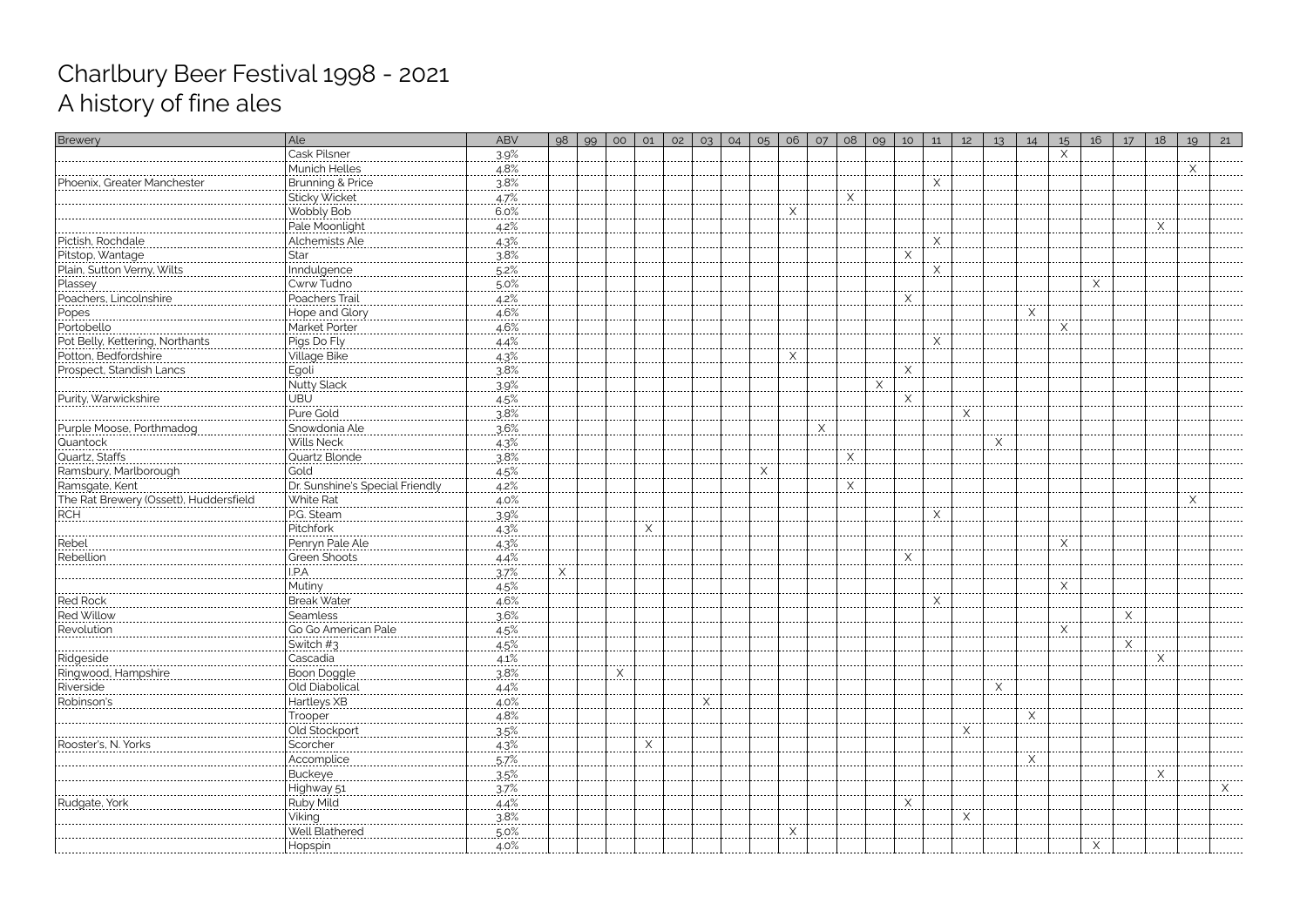| Brewery                                               | Ale                           | <b>ABV</b>      | 98 | 99 | O <sub>O</sub> | O1 | 02 | 03 | 04 | O <sub>5</sub> | 06 | 07 | 08 | 09       | 10           | 11                | 12 | 13       | 14 | 15          | 16 | 17          | 18                | 19         | 21 |
|-------------------------------------------------------|-------------------------------|-----------------|----|----|----------------|----|----|----|----|----------------|----|----|----|----------|--------------|-------------------|----|----------|----|-------------|----|-------------|-------------------|------------|----|
|                                                       | Volsung                       | $.50\%$         |    |    |                |    |    |    |    |                |    |    |    |          |              |                   |    |          |    |             |    |             | X                 |            |    |
|                                                       | Chocolate Stout               | $5.0\%$         |    |    |                |    |    |    |    |                |    |    |    |          |              |                   |    |          |    |             |    |             |                   | X<br>----- |    |
| Sadlers                                               |                               | $4.4\%$ .       |    |    |                |    |    |    |    |                |    |    |    |          |              |                   |    |          |    |             |    |             | $\times$          |            |    |
| Salamander, Bradford                                  |                               | $4.2\%$         |    |    |                |    |    |    |    |                |    |    |    |          | X            |                   |    |          |    |             |    | X<br>       |                   |            |    |
|                                                       | Golden Salamandar             | 4.5%            |    |    |                |    |    |    |    |                |    |    |    |          |              |                   | Χ  |          |    |             |    |             |                   |            |    |
| Salopian, Shrewsbury                                  | Lemon Dream<br>               | $3.8\%$         |    |    |                |    |    |    |    |                |    |    |    | X        |              |                   |    |          |    |             | X  |             |                   |            |    |
|                                                       | Puzzle White Wheat            | 4.8%            |    |    |                |    |    |    |    |                |    |    |    |          |              |                   |    |          |    |             |    |             |                   |            |    |
|                                                       | Shropshire Gold               | $3.8\%$         |    |    |                |    |    |    |    |                |    |    |    |          |              | $\overline{\chi}$ |    |          |    |             |    | <u>. X.</u> |                   |            |    |
| Saltaire, West Yorks                                  | Blackberry Cascade            | 4.8%<br>.       |    |    |                |    |    |    |    |                |    |    | Χ  |          |              |                   |    |          |    |             |    |             |                   |            |    |
|                                                       | Elderflower Blonde            | $4.0\%$         |    |    |                |    |    |    |    |                |    |    |    |          |              |                   |    |          |    |             |    | X           |                   |            |    |
|                                                       | Cascade                       | 4.8%            |    |    |                |    |    |    |    |                |    |    |    |          |              |                   |    |          |    |             |    |             |                   |            |    |
| Sambrooks, Battersea, London                          | Wandle                        | 3.8%            |    |    |                |    |    |    |    |                |    |    |    |          |              |                   |    |          |    |             |    |             |                   |            |    |
|                                                       | <b>Blond Ambition</b>         | 4.5%            |    |    |                |    |    |    |    |                |    |    |    |          |              |                   |    |          |    | Χ           |    |             |                   |            |    |
| Samuel Adams<br>Sarah Hughes                          | Dark Ruby Mild                | $6.0\%$         |    |    |                |    |    |    |    |                |    |    |    |          |              |                   |    |          |    |             |    |             |                   | X          |    |
| Settle<br>                                            | Bulldog                       | $4.1\%$         |    |    |                |    |    |    |    |                |    |    |    |          |              |                   |    |          |    |             |    |             | $\times$<br>----- |            |    |
| Seven Brothers                                        | Golden EPA                    | 4.8%            |    |    |                |    |    |    |    |                |    |    |    |          |              |                   |    |          |    |             | X  |             |                   |            |    |
| Shakespeare                                           | Bard's Best                   | $4.2\%$         |    |    |                |    |    |    |    |                |    |    |    |          |              |                   |    |          |    |             | Χ  |             |                   |            |    |
| Shardlow, Leicestershire                              | <b>Five Bells</b>             | $.5.0\%$        |    |    |                |    |    |    |    |                | X  |    |    |          |              |                   |    |          |    |             |    |             |                   |            |    |
|                                                       | Whistlestop                   | $5.0\%$         |    |    |                |    |    |    |    |                |    |    |    |          |              |                   |    |          |    |             | X  |             |                   |            |    |
| Sharp's, Cornwall                                     | Doom Bar                      | 4.0%            |    |    |                |    |    |    |    | Χ              |    |    |    |          |              |                   |    |          |    |             |    |             |                   |            |    |
|                                                       | Own                           | 4.4%            |    |    |                |    | Χ  |    |    |                |    |    |    |          |              |                   | Χ  |          |    |             |    |             |                   |            |    |
|                                                       | Sharp's Special               | 5.2%            |    |    |                |    |    |    |    |                |    |    |    | X        |              |                   |    |          |    |             |    |             |                   |            |    |
| Shepherd Neame                                        | Four Four Two                 | $4.0\%$         |    |    |                |    |    |    |    |                |    |    |    |          | X<br>.       |                   |    |          |    |             |    |             |                   |            |    |
|                                                       | Whitstable Bay                | 4.5%            |    |    |                |    |    |    |    |                |    |    |    |          |              |                   |    |          |    |             |    |             |                   |            |    |
| Shipstone's Beer Co., Old Basford                     |                               | $4.1\%$         |    |    |                |    |    |    |    |                |    |    |    |          |              |                   |    |          |    |             |    |             |                   | X          |    |
| Shotover                                              | <u>Trinity</u>                | 4.0%            |    |    |                |    |    |    |    |                |    |    |    |          |              |                   | Χ  |          |    |             |    |             |                   |            |    |
|                                                       | John Henry Pale Ale           | $7.1\%$         |    |    |                |    |    |    |    |                |    |    |    |          |              |                   |    |          |    | X<br>------ |    |             |                   |            |    |
|                                                       | Prospect                      | 37%             |    |    |                |    |    |    |    |                |    |    |    |          |              |                   |    | Χ        |    | Χ           |    | Χ           |                   |            |    |
| Shugborough, Staffs<br>Simian Ales, Elmshorn, Germany | Farmer's Half                 | .4.8%           |    |    |                |    |    |    |    |                |    |    |    | $\times$ |              |                   |    |          |    |             |    |             |                   |            |    |
|                                                       | Pilsner                       | 6.0%<br>------- |    |    |                |    |    |    |    |                |    |    |    |          |              |                   |    |          |    |             |    |             | $\times$<br>      |            |    |
|                                                       | IPA                           | $7.0\%$         |    |    |                |    |    |    |    |                |    |    |    |          |              |                   |    |          |    |             |    |             | $\times$<br>----- |            |    |
|                                                       | Local Legend                  | 5.6%            |    |    |                |    |    |    |    |                |    |    |    |          |              |                   |    |          |    |             |    |             | $\frac{1}{2}$     |            |    |
|                                                       | <b>Red Ale</b>                | $5.2\%$         |    |    |                |    |    |    |    |                |    |    |    |          |              |                   |    |          |    |             |    |             | X<br>--------     |            |    |
| Skinners, Truro                                       | Betty Stoggs                  | $4.0\%$         |    |    |                |    |    |    |    |                |    |    |    |          | X            |                   |    |          |    |             |    |             |                   |            |    |
|                                                       | Cornish Blonde                | $.50\%$         |    |    |                |    |    |    |    |                |    | X  |    |          |              |                   |    |          |    |             |    |             |                   |            |    |
|                                                       | Helligan Honey                | .4.0%           |    |    |                |    |    |    |    |                |    |    |    | X        |              |                   |    |          |    | X           |    |             |                   |            |    |
|                                                       | Hops and Honey                | $4.0\%$         |    |    |                |    |    |    |    |                |    |    |    |          |              |                   |    |          |    |             |    |             |                   |            |    |
|                                                       | Ginger Tosser                 | 3.8%            |    |    |                |    |    |    |    |                |    |    |    |          |              |                   |    |          |    |             |    | X           |                   |            |    |
|                                                       | Lushingtons                   | $4.2\%$         |    |    |                |    |    |    |    |                |    |    |    |          |              |                   |    | $\times$ |    |             |    |             |                   |            |    |
| Slater's Ales                                         | Top Totty                     | $4.0\%$         |    |    |                |    |    |    |    |                |    |    |    |          |              |                   |    |          |    |             |    |             |                   |            |    |
|                                                       | Haka<br>Wild Boar             | $.5.2\%$        |    |    |                |    |    |    |    |                |    |    |    |          |              |                   |    |          |    | X           |    |             |                   |            |    |
| Slaughterhouse, Warwick                               |                               | $5.2\%$         |    |    |                |    |    |    |    |                |    |    |    |          |              |                   |    |          |    |             |    |             |                   |            |    |
| Sonnet 43                                             | Steam Beer Amber Ale          | 3.8%            |    |    |                |    |    |    |    |                |    |    |    |          |              |                   |    |          |    |             |    |             |                   |            |    |
| Southport                                             | Golden Sands                  | $4.0\%$         |    |    |                |    |    |    |    |                |    |    |    |          | <u>. X .</u> |                   |    |          |    |             |    |             |                   |            |    |
|                                                       | Sandgrounder                  | 3.8%            |    |    |                |    |    |    |    |                |    |    |    | $\times$ |              |                   |    |          |    |             |    |             |                   |            |    |
| South Hams<br>------------------                      | Eddystone<br>Old Stoatwobbler | 4.8%<br>6.0%    |    |    |                |    |    |    |    |                |    |    |    |          |              | X                 |    |          |    |             |    |             |                   |            |    |
| Spectrum, Norfolk                                     |                               |                 |    |    |                |    |    |    |    |                |    |    |    |          |              |                   |    |          |    |             |    |             |                   |            |    |
| Spire<br><br>Springhead, Nottinghamshire              | Brassed Off                   | $37\%$          |    |    |                |    |    |    |    |                |    |    |    |          |              |                   |    |          |    |             |    |             |                   |            |    |
|                                                       | Roaring Meg                   | $.5.5\%$        |    |    |                |    |    |    |    |                |    |    |    |          |              |                   |    |          |    |             |    |             |                   |            |    |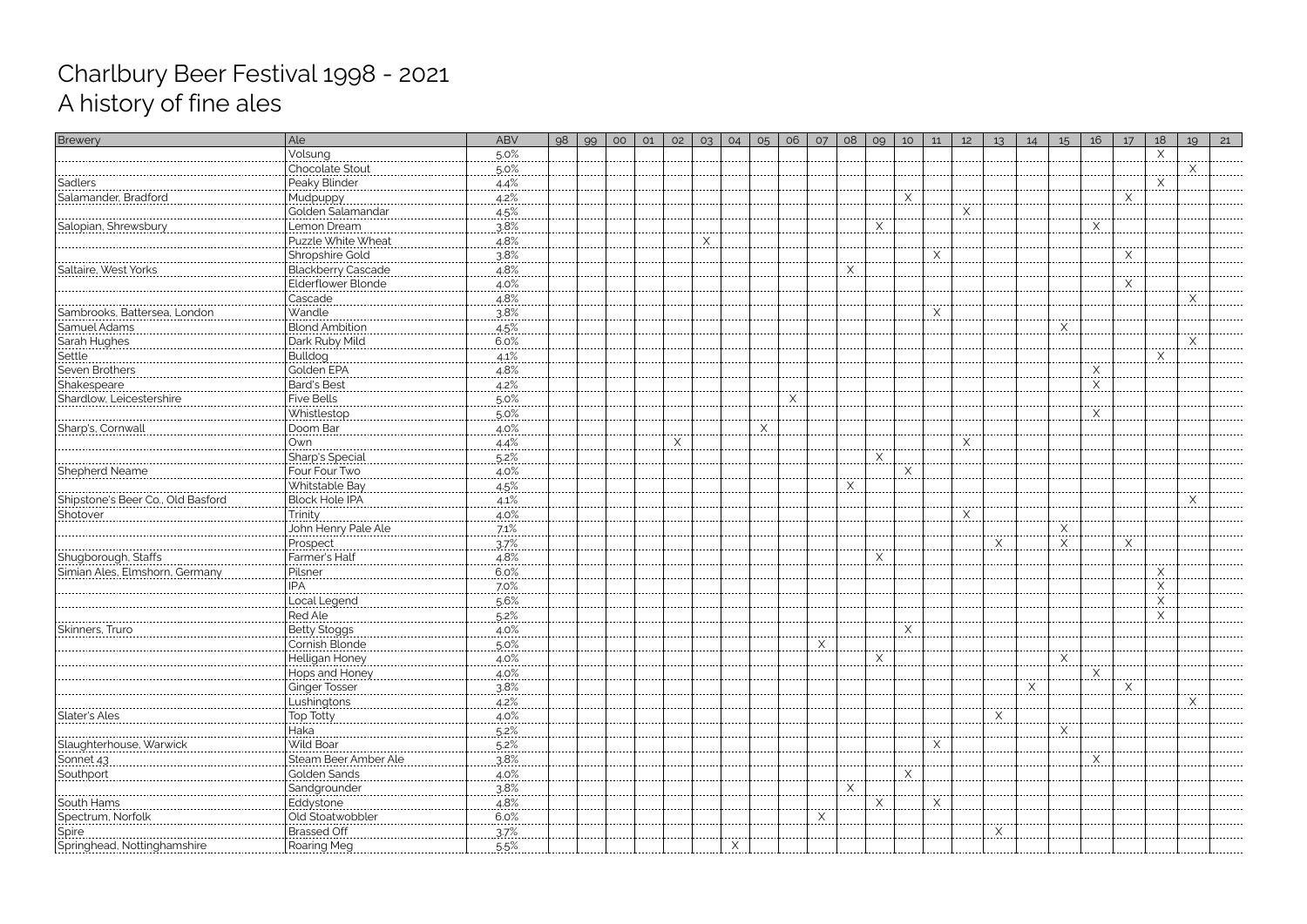| Brewery                                      | Ale                                             | ABV                | 98 | 99 | 00       | O1 | 02 | O <sub>3</sub> | 04 | 05 | 06 | 07 | 08 | 09         | 10       | 11       | 12       | 13 | 14          | 15         | 16         | 17 | 18   | 19 | 21                |
|----------------------------------------------|-------------------------------------------------|--------------------|----|----|----------|----|----|----------------|----|----|----|----|----|------------|----------|----------|----------|----|-------------|------------|------------|----|------|----|-------------------|
|                                              | Sweetlips                                       | .4.6%              |    |    |          |    |    |                |    |    |    |    |    |            |          |          |          |    |             |            | Χ          |    |      |    |                   |
| St. Austell, Cornwall                        | Tinners Ale                                     | 3.7%               |    |    |          |    | Χ  |                |    |    |    |    |    | $\times$   |          |          |          |    |             |            |            |    |      |    |                   |
|                                              | Liquid Sunshine                                 | 3.9%               |    |    |          |    |    |                |    |    |    |    |    |            |          |          |          |    |             | X<br>.     |            |    |      |    |                   |
|                                              | <u>Tribute</u><br>                              | $4.2\%$            |    |    |          |    |    |                |    |    |    |    |    |            |          | Χ        |          |    |             |            |            |    |      |    |                   |
|                                              | Cornish Best                                    | $3.5\%$            |    |    |          |    |    |                |    |    |    |    |    |            |          |          |          |    |             |            |            |    | X    |    |                   |
| St. Georges, Malverr                         | Charger                                         | 4.6%               |    |    |          |    |    |                |    |    |    |    |    | $\times$   |          |          |          |    |             |            |            |    |      |    |                   |
|                                              | Dragon's Blood                                  | $4.8\%$            |    |    |          |    |    |                |    |    |    |    |    |            |          |          |          |    | X<br>-----  |            |            |    |      |    |                   |
| ------------------------------<br> St Peters | -::::3-::::<br> Organic Best Bitter             | $3.5\%$            |    |    |          |    |    |                |    |    |    |    |    |            |          |          |          |    |             |            |            |    |      | Χ  |                   |
| Stonehenge, Salisbury                        | Danish Dynamite                                 | $5.0\%$            |    |    | $\times$ |    |    |                |    |    |    |    |    |            |          |          |          |    |             |            |            |    |      |    |                   |
| Strathaven, Glasgow                          | Claverhouse                                     | 4.5%               |    |    |          |    |    |                |    |    |    |    | Χ  |            |          |          |          |    |             |            |            |    |      |    |                   |
| Stewart, Edinburgh                           | Edinburgh No. 3                                 | $4.3\%$            |    |    |          |    |    |                |    |    |    |    |    | $\times$   |          |          |          |    |             |            |            |    |      |    |                   |
| -----------------------------                | Copper Cascade                                  | $4.1\%$            |    |    |          |    |    |                |    |    |    |    |    |            |          |          |          |    | X<br>------ |            |            |    |      |    |                   |
| Stonehenge Ales                              | Great Bustard                                   | $4.0\%$            |    |    |          |    |    |                |    |    |    |    |    |            |          |          |          |    |             |            |            |    |      | Χ  |                   |
| Summerskills, Plymouth                       | Cellar Vie<br>.                                 | .37%               |    |    |          |    |    |                |    |    |    |    |    | X<br>----- |          |          |          |    |             |            |            |    |      |    |                   |
|                                              | Hopscotch                                       | $4.1\%$            |    |    |          |    |    |                |    |    |    | X  |    |            |          |          |          |    |             |            |            |    |      |    |                   |
| Summer Wine                                  | Zenith Pale Ale                                 | $4.0\%$            |    |    |          |    |    |                |    |    |    |    |    |            |          |          | X        |    |             |            |            |    |      |    |                   |
| Sutton, Devon                                | Weetablitz                                      | 5.0%               |    |    |          | Χ  |    |                |    |    |    |    |    |            |          |          |          |    |             |            |            |    |      |    |                   |
| Swan Brewery, Leominster                     | Green Swan                                      | $4.1\%$            |    |    |          |    |    |                |    |    |    |    |    |            |          |          |          |    |             |            |            |    |      |    |                   |
| <u>Teignworthy</u>                           | Old Moggie                                      | 4.4%               |    |    |          |    |    |                |    |    |    |    |    |            |          | $\times$ |          |    |             |            |            |    |      |    |                   |
| ----------------------------                 | Reel Ale                                        | $4.0\%$            |    |    |          |    |    |                |    |    |    |    |    |            |          |          | $\times$ |    | ------      |            |            |    |      |    |                   |
| Teme Valley                                  | This                                            | 37%                |    |    |          |    |    |                |    |    |    |    |    |            |          |          |          |    |             |            |            |    |      |    |                   |
| Thame                                        | Hoppiness                                       | 4.2%               |    |    |          |    |    |                |    |    |    |    |    |            |          |          |          | Χ  |             |            |            |    |      |    |                   |
| Thornbridge, Derbyshire                      | Jaipur IPA                                      | 5.9%               |    |    |          |    |    |                |    |    |    |    |    |            | X        | $\times$ |          |    |             |            |            |    |      | X  |                   |
|                                              | Lord Marples                                    | $4.0\%$            |    |    |          |    |    |                |    |    |    | X  |    |            |          |          |          |    |             |            |            |    |      |    |                   |
|                                              | Brother Rabbit                                  | 4.0%               |    |    |          |    |    |                |    |    |    |    |    |            |          |          |          |    |             |            | X          |    |      |    |                   |
|                                              | Wild Swan                                       | .35%               |    |    |          |    |    |                |    |    |    |    |    |            |          |          |          |    |             |            |            | Х  |      |    |                   |
| Three B's, Blackburn                         | Doff Cocker                                     | 4.5%               |    |    |          |    |    |                |    |    |    |    |    |            |          |          |          |    |             |            |            |    |      |    |                   |
| Three Castles<br>Three Rivers, Stockport     | Heritage<br>  Heritage<br>  Old Disreputable    | $4.2\%$            |    |    |          |    |    |                |    |    |    |    |    |            |          | X<br>.   |          |    |             |            |            |    |      |    |                   |
|                                              |                                                 | $5.2\%$            |    |    |          |    |    |                |    |    |    |    |    | $\times$   |          |          |          |    |             |            |            |    |      |    |                   |
| Thwaites, Blackburn                          | Nutty Black                                     | 3.3%               |    |    |          |    |    |                |    |    |    |    |    |            | $\times$ |          |          |    |             |            |            |    |      |    |                   |
| <u>Timothy Taylor</u>                        | Landlord                                        | 4.3%               |    | Χ  |          |    |    |                |    |    |    |    |    |            |          | Χ        |          |    |             |            |            | X  |      |    |                   |
|                                              | Golden Best                                     | .35%               |    |    |          |    |    |                |    |    |    |    |    |            |          |          |          |    |             |            | X          |    |      |    |                   |
|                                              | <b>Boltmakers</b>                               | 4.0%               |    |    |          |    |    |                |    |    |    |    |    |            |          |          |          |    |             | <u>.X.</u> |            |    |      |    |                   |
|                                              | Hopical Storm                                   | 37%                |    |    |          |    |    |                |    |    |    |    |    |            |          |          |          |    |             |            |            |    |      | X  |                   |
| Tiny Rebel                                   | Dirty Stop Out                                  | 5.0%               |    |    |          |    |    |                |    |    |    |    |    |            |          |          |          |    |             |            |            |    |      |    |                   |
|                                              | Gin and Juice                                   | 4.5%               |    |    |          |    |    |                |    |    |    |    |    |            |          |          |          |    |             |            |            |    |      |    |                   |
| Tirril, Penrith                              | Slee's Academy Ale                              | $4.2\%$            |    |    |          |    |    |                |    |    |    |    |    |            |          |          |          |    |             |            |            |    |      |    |                   |
| Titanic, Stoke-on-Trent                      | Stout                                           | $4.5\%$            |    |    |          |    |    |                |    |    |    |    |    |            |          |          |          |    |             |            |            |    |      |    |                   |
|                                              | White Star<br>                                  | $4.8\%$            |    |    |          | Χ  |    |                |    |    |    |    |    |            |          |          |          |    |             |            |            |    |      |    |                   |
|                                              | Plum Porter                                     | 4.9%               |    |    |          |    |    |                |    |    |    |    |    |            |          |          |          |    |             |            |            |    |      |    | Χ<br>. <b>.</b> . |
|                                              | Chocolate and Vanilla Stout                     | $4.5\%$            |    |    |          |    |    |                |    |    |    |    |    |            |          |          |          |    |             |            | <u>. X</u> |    |      |    |                   |
|                                              | Raspberry Pale                                  | 4.7%               |    |    |          |    |    |                |    |    |    |    |    |            |          |          |          |    |             |            |            |    |      |    | Χ                 |
| Tom Woods                                    | Old Timber<br>--------------------------------- | $4.5\%$            |    |    |          |    |    |                |    |    |    |    |    |            |          |          |          |    |             |            |            |    |      |    |                   |
| Top Out                                      | Copperheid                                      | 3.4%               |    |    |          |    |    |                |    |    |    |    |    |            |          |          |          |    |             |            |            |    |      |    |                   |
| Totally Brewed                               | Passion Fruit in the Face                       | $4.0\%$            |    |    |          |    |    |                |    |    |    |    |    |            |          |          |          |    |             |            | Χ<br>.     |    |      |    |                   |
|                                              | Punch in the Face                               | 4.8%               |    |    |          |    |    |                |    |    |    |    |    |            |          |          |          |    |             |            |            |    |      |    |                   |
| Tower, Burton                                | Sundowner                                       | $4.0\%$            |    |    |          |    |    |                |    |    |    |    |    |            |          |          |          |    |             |            |            |    |      |    |                   |
| Traditional Scottisł                         | Lomond Gold                                     | 5.0%               |    |    |          |    |    |                |    |    |    |    |    |            |          |          |          |    |             |            |            |    |      |    |                   |
|                                              |                                                 | $\frac{3.5\%}{\ }$ |    |    |          |    |    |                |    |    |    |    |    |            |          |          |          |    |             |            |            |    | l^l. |    |                   |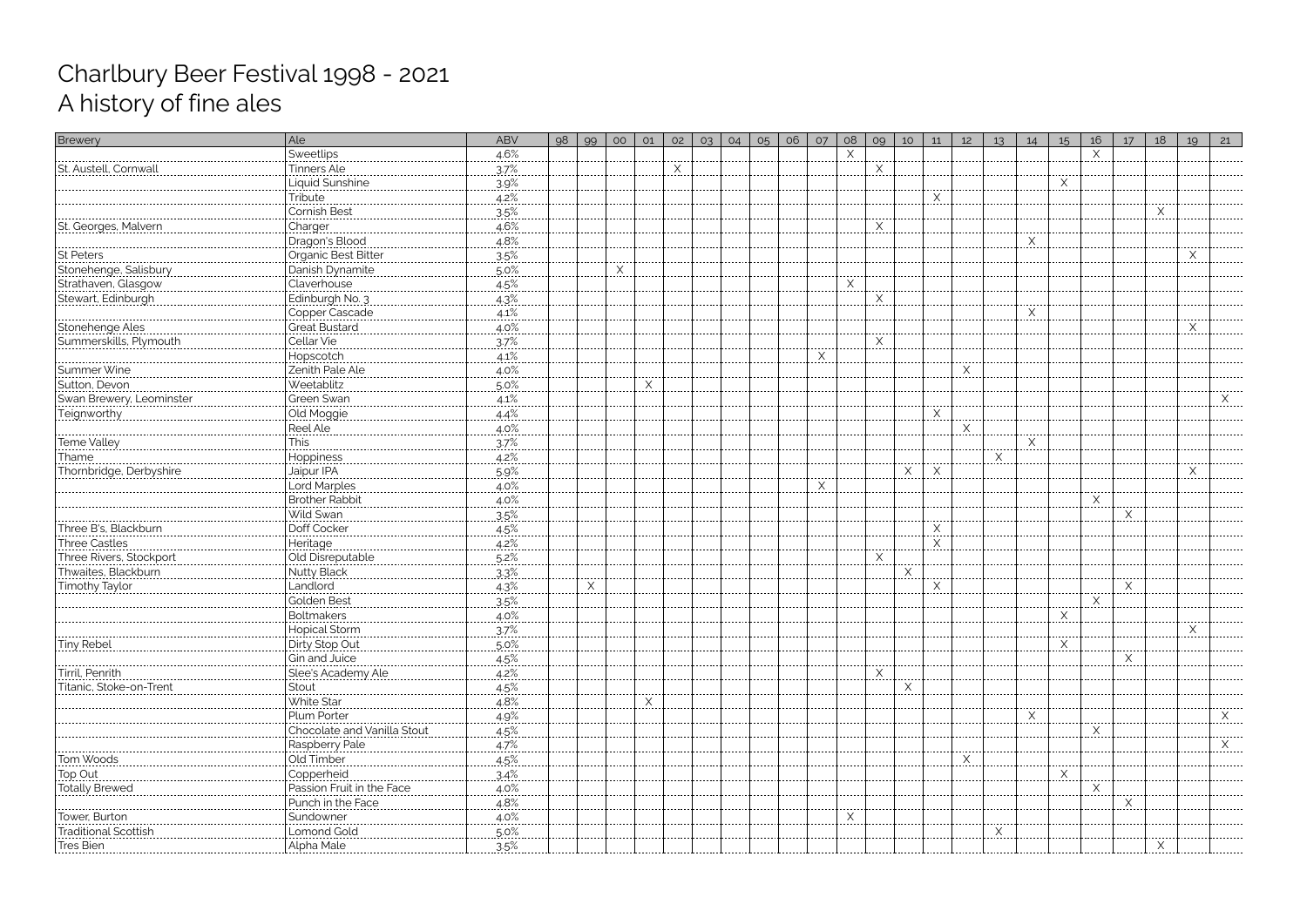| <b>Brewery</b>                 | Ale                                         | <b>ABV</b> | 98          | 99 | O <sub>O</sub> | O1 | 02 | O <sub>3</sub> | 04       | O <sub>5</sub> | 06          | O7 | 08         | 09       | 10               | 11 | 12 | 13 <sup>°</sup>   | 14 | 15 | 16        | 17 | 18       | 19 | 21 |
|--------------------------------|---------------------------------------------|------------|-------------|----|----------------|----|----|----------------|----------|----------------|-------------|----|------------|----------|------------------|----|----|-------------------|----|----|-----------|----|----------|----|----|
| Triple FFF, Hampshire          | Alton's Pride                               | 3.8%       |             |    |                |    |    |                | $\times$ |                |             |    |            |          |                  |    |    |                   |    |    |           |    |          |    |    |
|                                | Stairway To Heaven                          | 4.6%       |             |    |                |    |    |                |          |                |             |    |            | Χ<br>    |                  |    |    |                   |    |    |           |    |          |    |    |
|                                | Moondance                                   | $4.2\%$    |             |    |                |    |    |                |          |                |             |    |            |          |                  |    |    |                   |    |    |           |    |          | X  |    |
| Tring, Herts<br>               | Captain Alf                                 | $4.2\%$    |             |    |                |    |    |                |          |                |             |    | Χ<br>----- |          |                  |    |    |                   |    |    |           |    |          |    |    |
|                                | Fanny Ebbs                                  | 3.9%       |             |    |                |    |    |                |          |                |             |    |            |          |                  | X  |    |                   |    |    |           |    |          |    |    |
|                                | Special Effect Ale                          | $4.0\%$    |             |    |                |    |    |                |          |                |             |    |            |          |                  |    |    |                   |    |    |           |    |          |    |    |
|                                | Moongazing                                  | 4.2%       |             |    |                |    |    |                |          |                |             |    |            |          |                  |    |    |                   |    |    |           |    |          | X  |    |
|                                | Brockville Pale                             | 3.8%       |             |    |                |    |    |                |          |                | <u>. X.</u> |    |            |          |                  |    |    |                   |    |    |           |    |          |    |    |
| TSA, Throsk, Stirlingshire     | Glencoe Wild Oat Stout                      | 4.5%       |             |    |                |    |    |                |          |                |             |    | X          |          |                  |    |    |                   |    |    |           |    |          |    |    |
| Turpin<br>                     | Elderflower Power                           | $3.2\%$    |             |    |                |    |    |                |          |                |             |    |            |          |                  |    |    |                   | X  |    |           |    |          |    |    |
|                                | IPA                                         | $5.2\%$    |             |    |                |    |    |                |          |                |             |    |            |          |                  |    |    |                   |    |    |           |    |          | X  |    |
|                                | Golden Citrus                               | 4.2%       |             |    |                |    |    |                |          |                |             |    |            |          |                  |    |    |                   |    |    |           |    |          |    |    |
| Tydd Steam, Cambridgeshire     | <b>Barn Ale</b>                             | .39%       |             |    |                |    |    |                |          |                |             |    |            |          | $\times$<br>---- |    |    |                   |    |    |           |    |          |    |    |
| <b>Tynebank</b>                | Single Blonde                               | 3.5%       |             |    |                |    |    |                |          |                |             |    |            |          |                  |    |    | Χ                 |    |    |           |    |          |    |    |
|                                | Silver Dollar                               | $4.9\%$    |             |    |                |    |    |                |          |                |             |    |            |          |                  |    |    |                   |    |    | Χ<br>.    |    |          |    |    |
| Uley, Gloucestershire          | Old Spot                                    | $5.0\%$    | X           |    |                |    |    |                |          | $\times$       |             |    |            |          |                  |    |    |                   |    |    |           |    |          |    |    |
|                                | Pigs Ear                                    | $5.0\%$    |             | Χ  |                |    |    |                |          |                |             |    |            |          |                  |    |    |                   |    |    |           |    |          |    |    |
| Unbound Brew Co., Colne, Lancs | Godiva                                      | 4.2%       |             |    |                |    |    |                |          |                |             |    |            |          |                  |    |    |                   |    |    |           |    |          |    |    |
| Upham                          | Punter<br>-----------                       | $4.2\%$    |             |    |                |    |    |                |          |                |             |    |            |          |                  |    |    | $\times$<br>----- |    |    |           |    |          |    |    |
| Ushers, Trowbridge             | Best                                        | 3.8%       |             | X  |                |    |    |                |          |                |             |    |            |          |                  |    |    |                   |    |    |           |    |          |    |    |
| Vale, Brill                    | Edgar's Golden                              | 4.3%       |             |    |                |    |    |                |          |                |             |    |            |          |                  |    |    |                   |    |    |           |    |          |    |    |
|                                | Hadda's Summer Glory                        | 4.0%       |             |    |                |    |    |                |          |                |             |    |            |          |                  |    |    |                   |    |    |           |    |          |    |    |
|                                |                                             | $3.9\%$    | $X_{\cdot}$ |    |                |    |    |                |          |                |             |    |            |          |                  |    |    |                   |    |    |           |    |          |    |    |
|                                | Bad Hat Harry                               | 4.5%       |             |    |                |    |    |                |          |                |             |    |            |          |                  |    |    |                   |    |    |           |    |          | Χ  |    |
|                                | <b>Red Kite</b><br>                         | 4.3%       |             |    |                |    |    |                |          |                |             |    |            |          |                  |    |    |                   |    |    |           |    |          |    |    |
| Valhalla, Shetland             | White Wife                                  | 3.8%       |             |    |                |    |    |                |          |                | X           |    |            |          |                  |    |    |                   |    |    |           |    |          |    |    |
| Ventnor, Isle of Wight         |                                             | $4.3\%$    |             |    |                | X  |    |                |          |                |             |    |            |          |                  |    |    |                   |    |    |           |    |          |    |    |
| Village Brewer, Thirsk         | Old Raby Ale                                | 4.8%       |             |    |                |    |    |                |          |                |             |    |            | $\times$ |                  |    |    |                   |    |    |           |    |          |    |    |
|                                | The Village Life                            | 4.8%       |             |    |                |    |    |                |          |                |             |    |            |          |                  |    |    |                   |    |    | .X.       |    |          |    |    |
|                                | Bread & Butter                              | 3.9%       |             |    |                |    |    |                |          |                |             |    |            |          |                  |    |    |                   |    |    |           |    |          |    |    |
| Wadworth, Devizes              | Bishops Tipple                              | $5.0\%$    |             |    |                |    |    |                |          |                |             |    |            |          | X<br>-----       |    |    |                   |    |    |           |    |          |    |    |
|                                | Farmer's Glory                              | 4.7%       |             |    |                |    |    |                |          |                |             |    |            |          | X                |    |    |                   |    |    |           |    |          |    |    |
|                                | Swordfish                                   | $5.0\%$    |             |    |                |    |    |                |          |                |             |    |            |          |                  |    |    |                   |    |    | <u>.X</u> |    |          |    |    |
|                                | Studs Up                                    | $4.0\%$    |             |    |                |    |    |                |          |                |             |    |            |          |                  |    |    |                   |    |    |           |    | X        |    |    |
|                                | Henry's IPA                                 | $3.6\%$    |             |    |                |    |    |                |          |                |             |    |            |          |                  |    |    |                   |    |    |           |    |          | X  |    |
| Waen                           | Lemon Drizzle                               | .37%       |             |    |                |    |    |                |          |                |             |    |            |          |                  |    |    |                   |    |    |           |    | $\times$ |    |    |
| Weetwood, Cheshire             | Oast House Gold                             | $5.0\%$    |             |    |                |    |    |                |          |                |             |    |            |          |                  |    |    |                   |    |    |           |    |          |    |    |
| Welbeck Abbey                  | Mistress of the Robe                        | 4.4%       |             |    |                |    |    |                |          |                |             |    |            |          |                  |    |    |                   |    |    |           |    |          |    |    |
| Wem, Shropshire                | Cherry Bomb<br>  Cherry Bomb<br>  Black Zac | $6.0\%$    |             |    |                |    |    |                |          |                |             |    |            | X        |                  |    |    |                   |    |    |           |    |          |    |    |
| Wentworth, South Yorks         |                                             | $4.6\%$    |             |    |                |    |    |                |          |                |             |    |            |          |                  |    |    |                   |    |    |           |    |          |    |    |
|                                | <b>Best Bitter</b>                          | $4.1\%$    |             |    |                |    |    |                |          |                |             |    |            |          |                  |    | .X |                   |    |    |           |    |          |    |    |
| West Berkshire, Yattendon      | Crabtree Effect                             | 4.3%       |             |    |                |    |    |                |          |                |             | X  |            |          |                  |    |    |                   |    |    |           |    |          |    |    |
|                                | Dr. Hexter's Healer                         | 5.0%       |             |    |                |    |    |                |          |                |             |    |            |          | X                |    |    |                   |    |    |           |    |          |    |    |
| Whale Ale                      | Pale Whale                                  | $3.6\%$    |             |    |                |    |    |                |          |                |             |    |            |          |                  |    |    | <u>. X</u>        |    |    |           |    |          |    |    |
| Wharfebank                     | Tether Blond                                | 4.1%       |             |    |                |    |    |                |          |                |             |    |            |          |                  |    |    |                   |    |    |           |    |          |    |    |
| Whim                           | <b>Flower Power</b>                         | .5.3%      |             |    |                |    |    |                |          |                |             |    |            |          |                  |    |    |                   |    |    |           |    |          |    |    |
| White Horse, Oxfordshire       | Wayland Smithy                              | 4.4%       |             |    |                |    |    |                |          |                |             |    |            |          |                  |    |    |                   |    |    |           |    |          |    |    |
|                                | Village Idiot                               | $4.1\%$    |             |    |                |    |    |                |          |                |             |    |            |          |                  |    |    |                   |    |    |           | Χ  |          |    |    |
|                                | Endeavour                                   | 4.2%       |             |    |                |    |    |                |          |                |             |    |            |          |                  |    |    |                   |    |    |           |    |          |    |    |